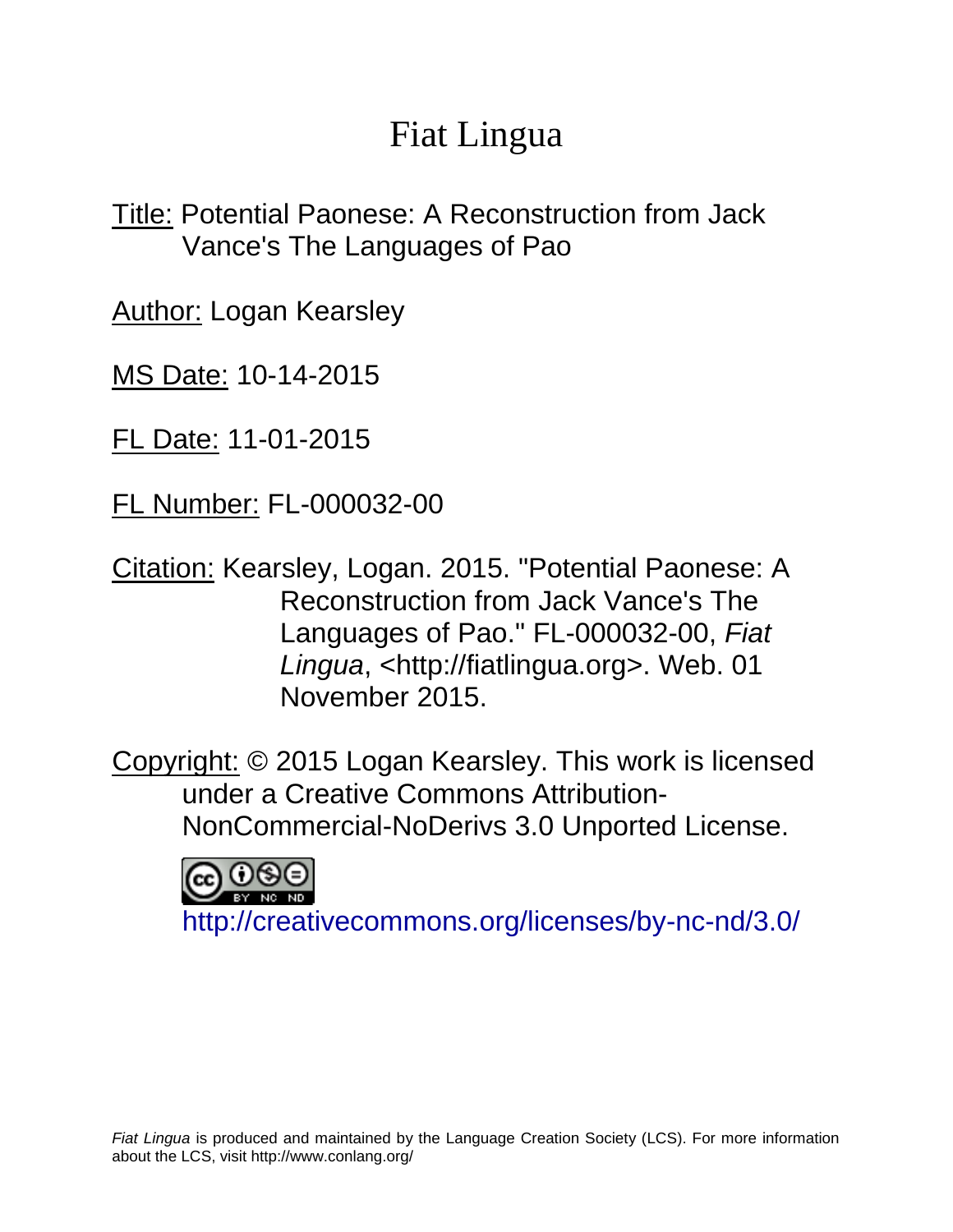## Potential Paonese A Reconstruction from Jack Vance's *The Languages of Pao*

*The Languages of Pao*, by Jack Vance, explores the strong Sapir-Whorf hypothesis in the description of a stagnant people, the Paonese, of the planet Pao. The initially uniform Paonese culture is fractured by a massive social engineering project whose central component is the introduction of numerous artificial languages, each designed to produce in its speakers a tendency towards a different socially useful pursuit. Very little description is given to any of these languages, however, with the exception of the original Paonese.

Even the original Paonese, however, is not a real language. That may seem obvious given that it is a fictional language spoken by a fictional people, but well-developed conlangs like Quenya, Klingon, Dothraki, Na'vi, and numerous less well-known examples can reasonably be called "real languages" in the sense that, no matter the real or fictional status of their native speakers, they exist in the real world; one can learn them, compose novel sentences in them, and generally use them as a practical medium of communication. None of the languages of Pao meet that standard; they are strictly imaginary. They exist only as ideas of languages from a fictional world.

Of the original Paonese, however, we do have scattered words and descriptions by the narrator, who represents a contemporary, though linguistically naïve, observer from the fictional world. In the attempt to understand the languages of the fictional world of Pao, this puts us in a similar position as philologists attempting to piece together the scattered fragments of a poorly attested ancient language. There is too little known to provide a definitive description or reconstruction. However, we may still endeavor to construct a real language that *could have been* Paonese.

## **Purpose of this Article**

The purpose of this article is not to provide a complete linguistic description, reference grammar, or lexicon of the reconstructed Paonese language. Rather, my intent is to document the evidence for Paonese and the reasoning behind the decisions that I made in producing a reconstruction. To that end, while this account is significantly cleaned up compared to my original stream-of-consciousness notes, there is still a good deal of meandering- presenting a possibility, noting its problems, presenting possible alternatives, noting their problems, and sometimes ending up back at the beginning again. It is my hope that, rather than being seen as a pointless diversion, the reader will find these wanderings down blind alleys, investigating solutions that end up getting thrown out, to be a valuable source of insight into the reconstructive process, odd back-alleys of English pronunciation, and the reasons why certain final decisions were made.

It is particularly important to note that the resulting "potential Paonese" is not necessarily *the* Paonese. It most likely *does not* represent the original Paonese as it existed in the mind of Jack Vance; and indeed, in the strictest sense that may be impossible, as I am unconvinced that that original Paonese language ever actually existed at all beyond the scraps presented in the book. Other equally valid reconstructions, based on different interpretations of the evidence and different arbitrary decisions about unattested features are certainly possible.

Additionally, the purpose of this specific reconstruction is not to produce the simplest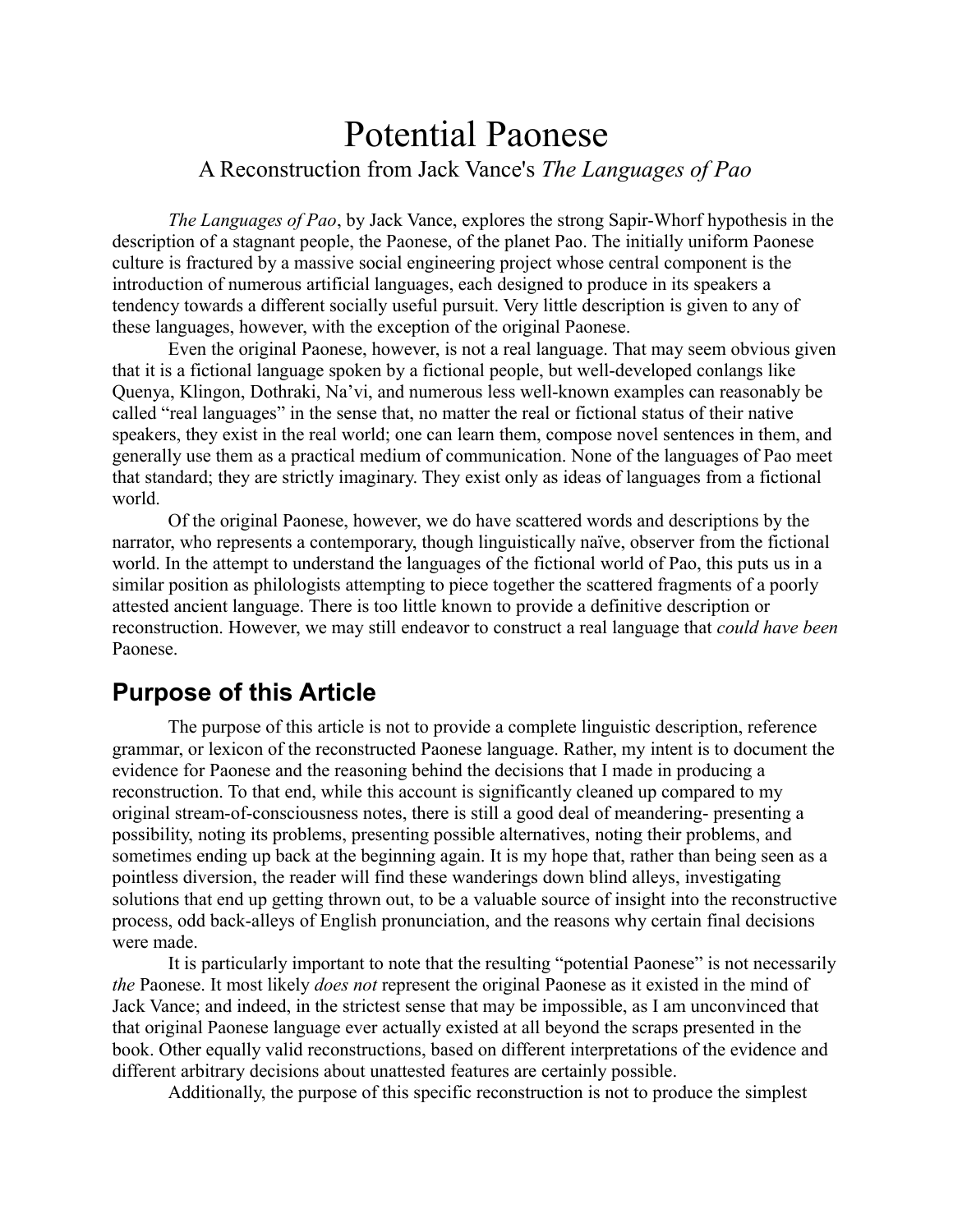possible language that accords with Vance's work, with the simplest possible explanations for all evidence. Rather, it is to develop a language which is naturalistically complex in ways that are not obviously derived from a monoglot Anglophone perspective, and yet still *can* explain the evidence in the book.

## **Plot Summary**

At the beginning of the novel, the planet Pao is a mostly agrarian backwater world with a culturally homogenous population ruled by an absolute monarch, known as the Panarch. Knowing that their lack of diversity makes Pao vulnerable to external economic and military powers, the Panarch attempts to hire a consultant from the planet Breakness, Lord Palafox, to plan a reformation of their society. The Panarch, however, is betrayed, assassinated by his brother, who seizes the throne, and the rightful heir, Beran, is kidnapped and taken to be raised on Breakness as a political hostage.

After Pao is conquered and made to pay tribute to the planet Batmarsh, the new Panarch again seeks aid from Lord Palafox, who has a plan to create castes of warriors, scientists, and merchants by segregating Paonese society via the forcible introduction of new, mutuallyunintelligible languages, to be taught to selected populations of Paonese children. Accomplishing this goal requires the training of a corps of language instructors from Breakness, fluent in the new constructed languages and capable of teaching them to the Paonese. Beran infiltrates this corps in order to return to Pao incognito, and participates in the creation of an additional pidgin called Pastiche- a mixture of all of the constructed languages of Pao used among the instructors.

Eventually, Beran reveals himself to the people of Pao, and support for the usurping Panarch crumbles. The warrior caste is able to repel their invaders, and Beran reclaims his title, and the planet enters a brief golden age of wealth and progress. Displeased with the divisions caused by Palafox's language program, however, Beran eventually attempts to re-integrate the castes. This results in an uprising and coup staged by the warriors. Beran convinces them, however, that they will be unable to rule the planet alone as they share no common language with the rest of the populace; they therefore allow him to remain in office, and agree to his decree that every Paonese child must learn Pastiche, once again uniting the planet under a common language and in a common culture- but now possessing the diverse linguistic attributes of proud warriors, skilled scientists, and savvy merchants.

## **Overview of Attested Paonese**

From what limited explicit description is given, we know that Paonese is polysynthetic, contains no verbs or adjectives, and is composed mainly of "nouns, post-positions, and temporal indices". It is said to be derived from another language known as "Waydalic", but "molded into peculiar forms"; no further information is given about Waydalic. Paonese is also said to have no formal comparison (which we might infer to mean "grammatical comparison"), no words for "good", "better", or "best", and no words for "prestige", "integrity", "individuality", "honor", or "justice". In more impressionistic terms, Paonese is said to "[present] a picture of a situation rather than describing an act".

The lack of formal comparison combined with the absence of lexemes for "good", "better", or "best" potentially has interesting Whorfian implications, and suggests that a reconstructor should attempt to avoid introducing any means for a Paonese speaker to express overt relative evaluation or feelings of superiority or inferiority between different situations or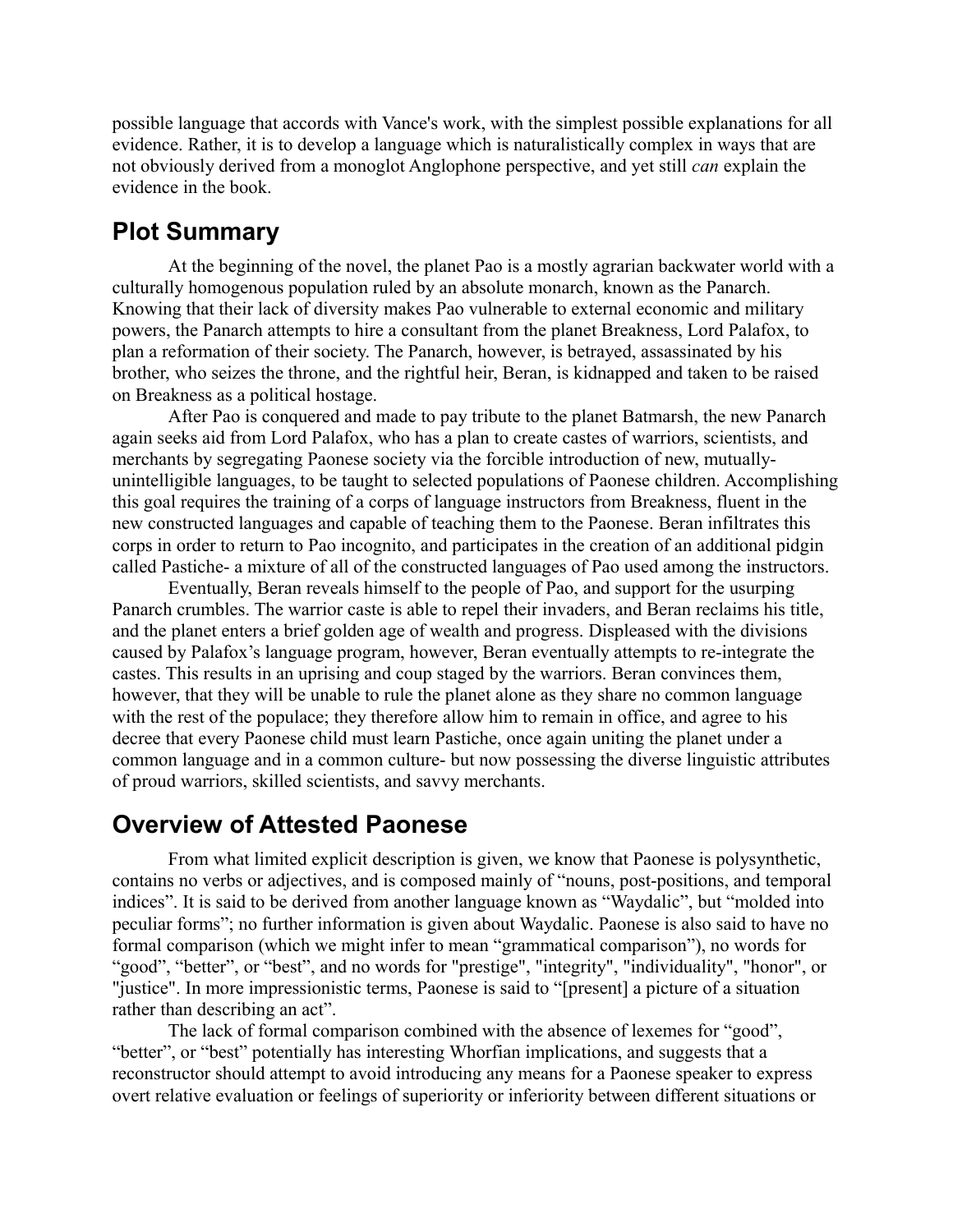people<sup>[1](#page-3-0)</sup>. In a living language, it would be nearly impossible to prevent people from finding some way of doing so if they so desired, but it says something about Paonese culture that they apparently do not so desire- they do not "feel" the lack. A parallel can be drawn here to the linguistic culture of the Anarresti people from Ursula K. Le Guin's novel *The Dispossessed*  (1974; for comparison, *The Languages of Pao* was published in 1958). While practically nothing of their language is actually known, apart from proper names, it is known that the Anarresti culturally suppress the usage of possessive pronouns and egocentric expressions, even though the mechanisms for such are technically available to them<sup>[2](#page-3-1)</sup>. Something similar may be going on in Paonese, where comparative constructions have not been grammaticalized due to strong social disapproval of those who attempt to express them.

 The remaining lexical requirements, while also meant to be indicative of something interesting about Paonese culture, are, however, of least use to the reconstructive conlanger, since it is a trivial matter to simply omit certain lexical items from the dictionary.

Only a single complete sentence of Paonese is ever given. However, there are numerous titles and names of people and places given throughout the book which may be able to give us some information on Paonese phonology and morphology. None are ever explicitly identified as belonging to any particular language, but we can make inferences based on the provenance of characters and the names of places- i.e., a native of Pao is likely to have a genuinely Paonese name, while names of foreigners are probably not good evidence of Paonese. Similarly, cities built for and inhabited by speakers of other languages, despite being located on Pao, may not be good Paonese names, while pre-upheaval names of Paonese landforms and cities inhabited by traditional Paonese, with a few obvious exceptions, almost certainly are.

Several factors point to the aforementioned conclusion that the narrator is a linguistically naïve observer: First, the narrator is unclear about the distinction between suffixes and postpositions; this could be a matter of genuine uncertainty about the proper analysis, or failure to clearly explain what the narrator himself actually understands well, but is equally well explained by a naïve narrator who simply doesn't know the difference. Second, the narrator makes use of non-standard terminology in cases that do not present any obvious improvement for understanding by a lay audience, such as using "volition" in place of "agent", and "agency" where the more standard term would be "instrument". Finally, it is known extra-fictionally that the author, Jack Vance, had little to no formal linguistic training<sup>[3](#page-3-2)</sup>, and thus cannot be expected to have produced a narrator who is himself savvy in linguistic analysis. He did, however, travel extensively, and thus would have been exposed to numerous foreign names and spelling conventions which may have been reflected in his work (Williams 2006). With these observational justifications, the assumption of a linguistically naïve narrator provides significantly increased latitude in interpretation for the reconstructive conlanger. This is both a blessing, in that it allows us to resolve some apparent problems by arguing that the narrator's descriptions were simply wrong, but also a curse, in that we lose confidence in some of the evidence we have and thus must put more effort into original creation.

<span id="page-3-0"></span><sup>1</sup> Thanks to John Quijada for pointing this out.

<span id="page-3-1"></span><sup>2</sup> Intrafictionally, the Anarresti language, Pravic, is actually a conlang, voluntarily adopted by the original settlers of Annares in order to further separate them from the culture of their homeworld, Urras, from which they were political refugees.

<span id="page-3-2"></span><sup>3</sup> Vance enrolled in an Army Intelligence program to learn Japanese, but washed out (Williams 2006); this may explain where he got the idea for postpositions in Paonese, but I could find no documented evidence that he seriously studied any other language or linguistics in general.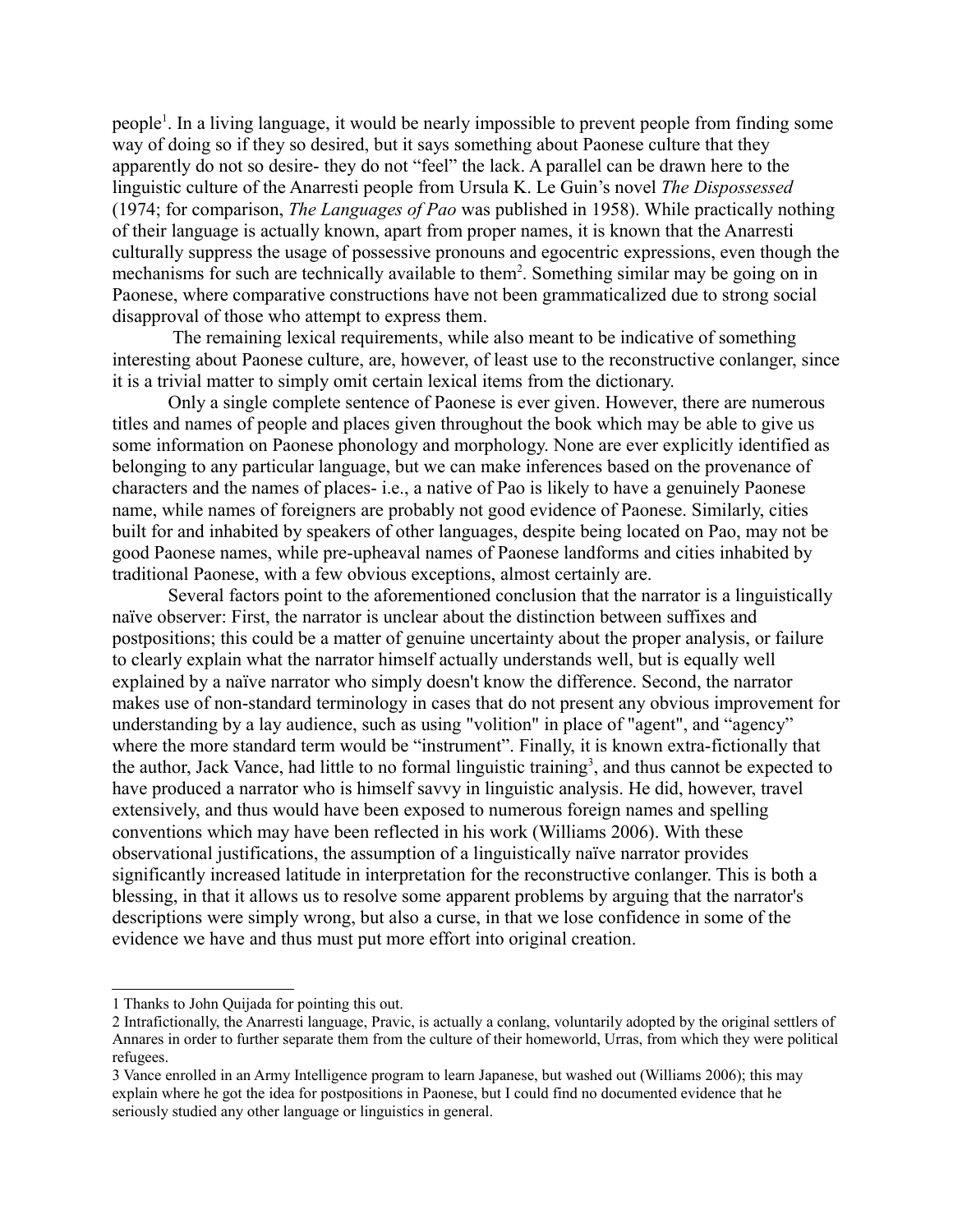#### *Attested Words*

There are three Paonese titles: "Panarch", "Medallion", and "Ayudor". The first two are fairly obviously either borrowings or translations for the benefit of the reader ("Panarch" from Greek roots meaning "ruler of all", "Medallion" from English). This leaves only "Ayudor" as an example of genuine Paonese. apparently meaning something like "regent".

There are ten known Paonese personal names: "Aiello Panasper", "Bustamonte", "Beran Panasper", "Vilnis Therobon", "Mornune", "Hessenden Andrade", "Est Coelho", "Gitan Netsko", "Ercole Paraio", and "Can". Paonese names in the book follow the "given name" – "family name" pattern, but it is unknown whether that is indicative of how names are actually used by the Paonese, or another adaptation for the reader. Several of these names, however, appear to be derived from real names on Earth, and might not be considered good evidence of Paonese. "Panasper" could easily be a compound of Greek "pan" and Latin "asper"<sup>[4](#page-4-0)</sup>; "Aiello" is an Italian name (typically a surname, but conversion of surnames to given names is not unusual); "Andrade" and "Coelho" are both Portuguese surnames; "Bustamonte" is a minor variant of "Bustamante", a surname originating in Spain; and "Ercole" is the Italian equivalent of Hercules.<sup>[5](#page-4-1)</sup> This leaves us with "Beran", "Can", "Est", "Gitan", "Hessenden", "Mornune", "Netsko", "Paraio", "Therobon", and "Vilnis" as probable good evidence for Paonese.

There are five unambiguous names of Paonese cities: "Eiljanre", "Koroi", "Sherifte", "Donaspara", and "Spyrianthe". In addition to the cities, we have 24 other assorted place names: "Pergolai", "Jhelianse Sea", "Hylanth Littoral", "Hylanthus Sea", "Hyaline Gulf", "Zelambre Bay", "Mervan Pond", "Ferai", "Viamne", "Cantatrino", "Moravi Inn", "Muniment Library", "Plarth", "Qurai Peninsula", "Fraevarth", "Sgolaph Mountains", "Mount Droghead", "Lido", "Mathiole", "Pamalisthen", "Vredeltope", "Maesthgelai Peninsula", "Rovenone Canal", and "Beauclare Quarter".

"Mount Droghead" and "Beauclare Quarter" are a bit problematic; it is difficult to imagine "head" being anything other than the homographous English word, leading us to wonder what a "Drog" might be, and "Beauclare" is a real French surname. Perhaps this is an indication of some French contribution to the original settlement of Pao, in addition to the Italian and Portuguese influences, but it can hardly be considered a normal Paonese word.

We also have the names of Pao's eight continents, whose names are transparently derived from the basic numbers of Paonese's base-eight numeral system: Aimand (Ai), Shraimand (Shrai), Vidamand (Vida), Minamand (Mina), Nonamand (Nona), Dronamand (Drona), Hivand (Hivan), and Impland (Imple).

From the one attested complete sentence, we get the words "Rhomel", "bogal", "mous", and "es", along with various other bits of graphological material which seem to represent exclusively bound morphemes rather than independent words.

Finally, there are a few additional miscellaneous words of probable Paonese origin: "Mamarone", an elite soldier; "praesens", a "vitality word" of unclear specific meaning; "Auriol", Pao's sun; "Kanetsides", a holiday; "furze", possibly a kind of wool (collected by "furze-cutters" who are apparently comparable to shepherds); and, of course, "Pao" itself.

<span id="page-4-0"></span><sup>4</sup> Rough, unrefined, sharp, or newly minted; from https://en.wiktionary.org/wiki/asper

<span id="page-4-1"></span><sup>5</sup> As previously mentioned, Jack Vance did a great deal of world travelling, including a stay in the Italian village of Positano, in which he wrote *Vandals in the Void* in 1951 (Williams 2006), and on which he based a later novel, *Strange People, Queer Notions.* It is thus unsurprising that we should see several examples of specifically Italian and other Romance names dusted off for use in *The Languages of Pao*.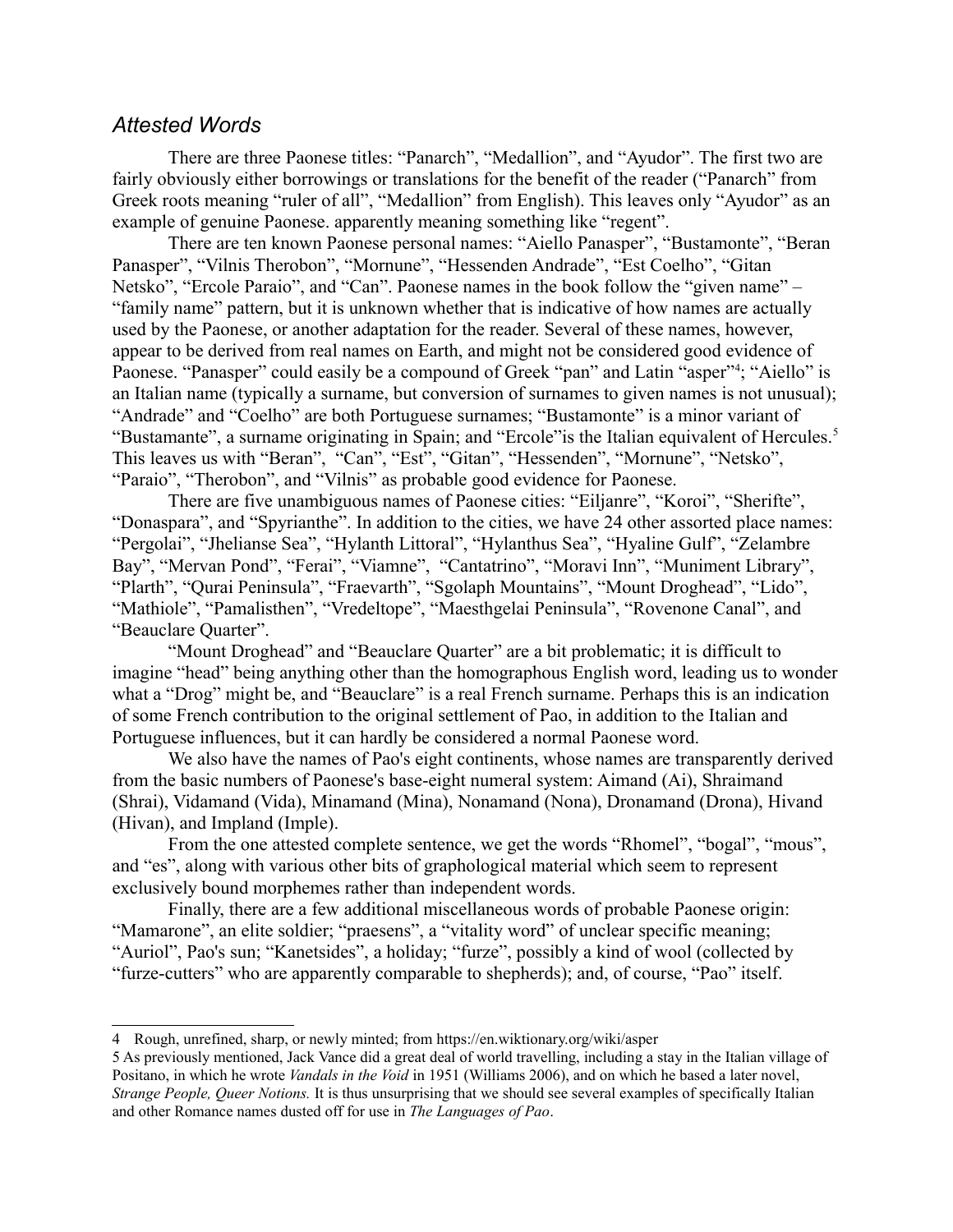## **Analysis and Reconstruction**

## *Phonology*

No attempt is ever made in the book to explain the proper pronunciation of any Paonese words. We are left to guess at what the pronunciations may be based on the assumption that they represent only the attempt of a native English speaker to transcribe foreign words according to his own spelling system, with no particular thought given to consistency in transliteration. Unfortunately, English spelling is famous for its inconsistency, and we are left with no choice but to simply guess at many of these words. Doubly unfortunately, it is impossible to tell for sure if Paonese may have, or been intended to have, phonemes entirely foreign to English; this reconstruction will therefore necessarily produce a phonetic inventory that is very similar to that of English, despite attempts to inject plausible variations from Anglophone phonology where the evidence is ambiguous. Certain words, however have unusual features that may provide more objective evidence for some non-Anglophone aspects of Paonese pronunciation.

The place name "Sgolaph" is unusual in its apparent juxtaposition of an unvoiced [s] and voiced [g]. Although voicing of the <th> digraph is uncertain, a similar situation occurs in the place name "Maesthgelai". In the latter case, this could be explained by an apparent cluster actually being broken across a syllable boundary; in the first case, however, the word-initial environment means that  $\langle s g \rangle$  cannot be anything but a single syllable-onset cluster. Of course, English frequently uses the grapheme  $\leq s$  for a voiced /z/ sound as well as /s/, and Italian specifically employs the spelling  $\langle \text{sg} \rangle$  for [zg] in initial positions, as in *sgridare* ("to scold")<sup>[6](#page-5-0)</sup>. We have already identified some Italian influence, so this may have been the way Jack Vance intentionally chose to spell [zg].

There are several ways to approach "Sgolaph", but let's first back up and discuss the matter of voicing in general. English has a phonemic voicing distinction in all of our stops and most fricatives (with the exception of  $/h/$ ). To a native English ear, this seems pretty straightforward- "b" is voiced, "p" is not; "d" is voiced, "t" is not; and so forth. At a phonetic level, however, things are not so simple, and this can result in Anglophone listeners misidentifying the relevant phonemic distinctions in languages that do not have the same range of allophonic variation as English, and distinguish different series of stops and fricatives by different particular combinations of phonetic features. So, while it is tempting to simply declare that the phonemes of Paonese correspond exactly to how an English speaker would pronounce the Paonese words as Jack Vance wrote them<sup>[7](#page-5-1)</sup>, there are good reasons to dig a little deeper. Stopping there would result in a fairly *boring* phonology; and furthermore, it is simply *unlikely* that a far-future language of an alien<sup>[8](#page-5-2)</sup> culture like Paonese would happen to reproduce English phonology so closely. We can do better.

The English stops  $/b/$ ,  $/d/$ , and  $/g/$  are only fully voiced in intervocalic positions, and are only partially voiced in initial and final positions (i.e., following or preceding silence).

<span id="page-5-0"></span><sup>6</sup> Thanks to John Quijada for the suggested example.

<span id="page-5-1"></span><sup>7</sup> It is also tempting to say that Paonese phonemes correspond exactly to the *letters* of Paonese words as Jack Vance wrote them; but the fact is that Jack Vance was an English speaker, writing for English speakers, most likely using the conventions of English orthography to convey his intended sounds. And given the weirdness of *English* orthography, it is a safe assumption that neither he nor any of his readers would ever have used such simplistic pronunciations.

<span id="page-5-2"></span><sup>8 &</sup>quot;Alien" in the sense of "not from around here and unfamiliar to us", not in the sense of "non-human beings from outer space".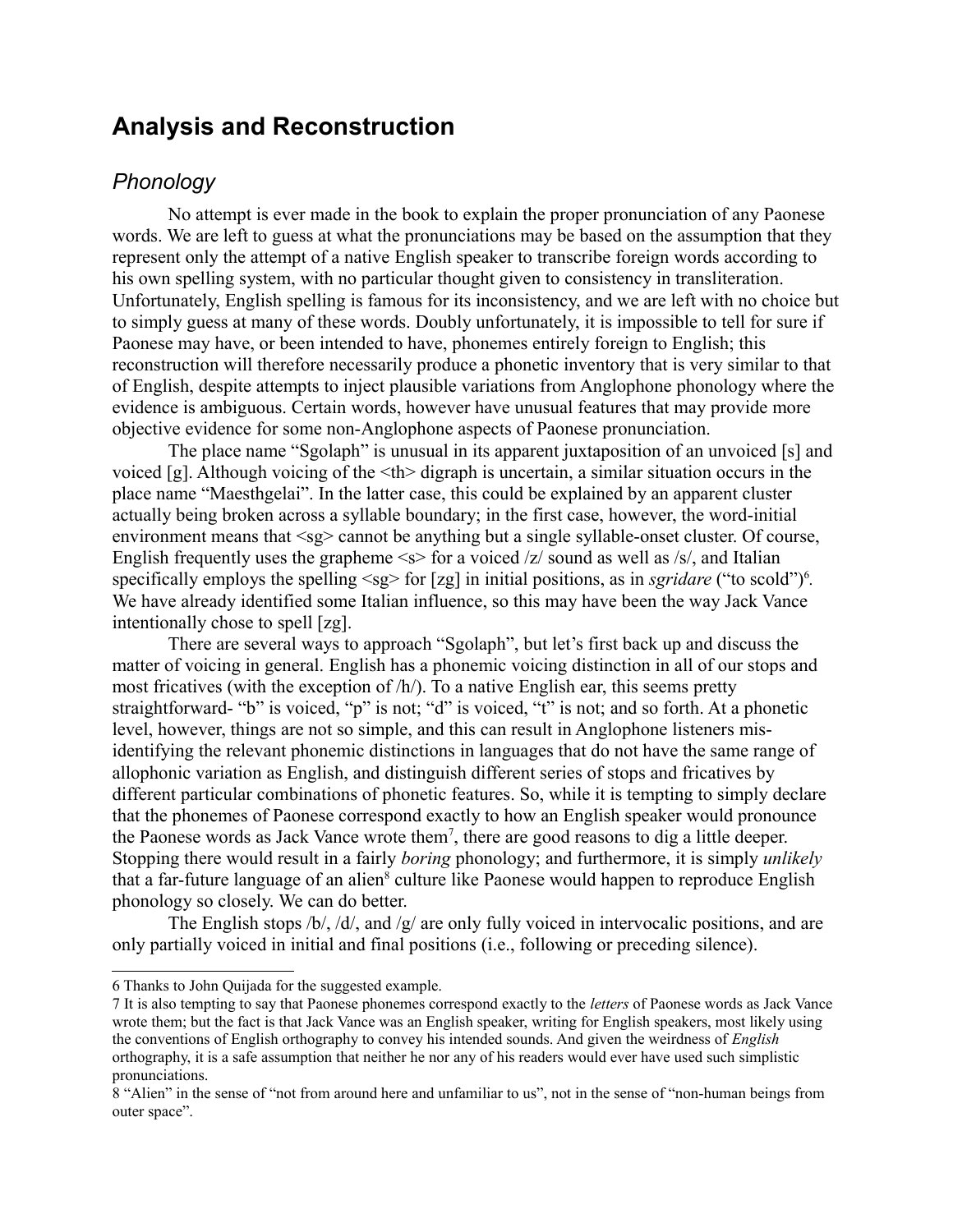Accordingly, many English phoneticians prefer the categorization of fortis (stronger airflow) vs. lenis (weaker airflow) to distinguish /p/, /t/, /k/ from /b/, /d/, /g/, respectively (Yavaş 2011). In particular, when preceded by an /s/, even across syllable or word boundaries boundaries, the phonetic distinction between "voiced" and "unvoiced" English stops is purely lenis vs. fortis; there is no difference in actual phonetic *voicing* in minimal pairs such as "discussed" (/diskʌst/) vs. "disgust" (/disg $\alpha$ st/) or "disperse" (/dɪspə·s/) vs. "disburse" (/dɪsbə·r/).

Given the relative weakness of the phonetic voicing distinction in English, two other major features serve to help distinguish the fortis and lenis stops. First, vowels and nasals are lengthened before lenis (voiced) stops relative to their pronunciations before fortis stops. Second, lenis (voiceless) stops are aspirated in stressed syllable-initial positions. It turns out that simply dropping the aspiration from a voiceless stop in a stressed position is sufficient for English speakers to confuse it with a lenis (voiced) stop; the onset of voicing in a following vowel is sufficient to move such stops into the perceptual range of allophones of the partially-voiced lenis stop series. This can cause a great deal of difficulty for English speakers trying work with languages that have a phonemic aspiration distinction, a fact with which I became intimately familiar over a semester of trying to elicit linguistic data from a speaker of Eastern Armenian

If Paonese distinguishes its stop series by aspiration, this would provide us with some flexibility in re-analyzing the voicing status of various stops in the attested corpus, but, more importantly, would allow us to make strong inferences about where stresses must fall in order to produce perceptions in an Anglophone listener of voiced and voiceless stops in the attested positions.

Eastern Armenian makes a three-way distinction between fully voiced stops, voiceless unaspirated stops, and aspirated stops. Hindi goes even further, with four series of stops covering all combinations of voiced vs. voiceless and aspirated vs. unaspirated. There are, however, good reasons for deciding on a two-way distinction based purely on aspiration in Paonese: mainly, the fact that assuming only a two-way distinction with no phonemically voiced stops provides much greater constraints on our potential guesses on other features of proper pronunciation. If we assume that they are actually all simply unaspirated, we avoid having to make separate guesses as to the phonetic status of every instance of an apparently-voiced stop. Additionally, we can conclude that apparently-voiced stops cannot occur in unstressed syllables; otherwise, they would have been properly perceived as unvoiced by the Anglophone narrator, and transcribed as such (with a few regular exceptions; see below). This allows us to determine the stress patterns of several words. Unfortunately, we are left guessing which unvoiced stops are aspirated or not in unstressed syllables.

There are four words with absolutely unambiguous cases of apparently-voiced stops occurring as the entirety of a syllable onset due to being the initial consonant of a word:

Beran Donaspara Gitan bogal

The first three of these must have initial stress. The last, "bogal", however, presents a potential problem with two apparently-voiced stops attempting to attract the stress. If we make the conservative syllabification assumption that a single intervocalic consonant will be grouped as the onset of the following syllable, rather than as the coda of the preceding syllable, then we also have four more possible examples:

Ayudor Lido Vredeltope Therobon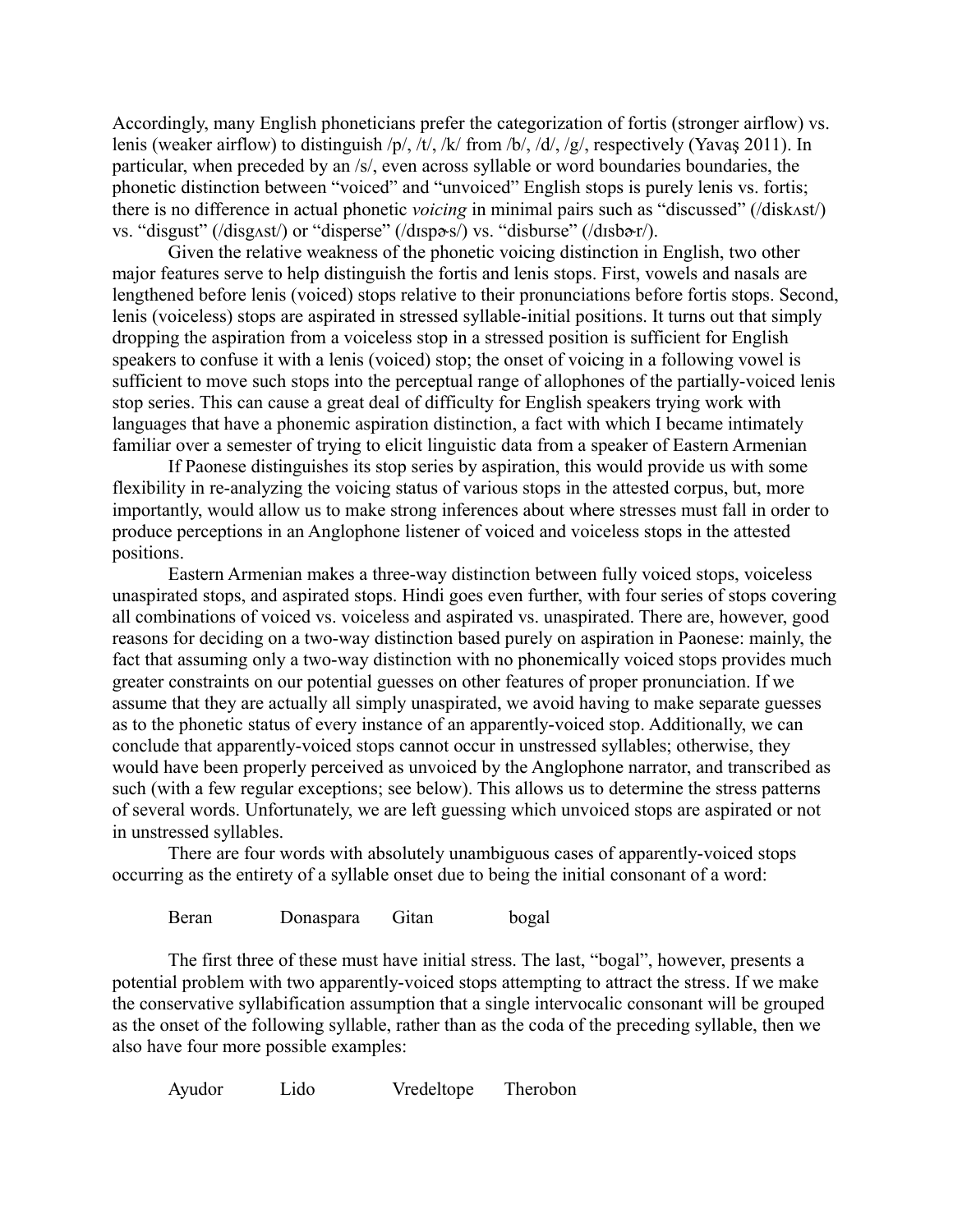Depending on the placement of stress in these first three words, the  $\le d$  in each case may in fact be in a position where /d/ and /t/ are neutralized to / $r/$  in English; thus there is more than one reason why a /d/ may have been misheard here, and we cannot conclude that it *must* be because of following stress. Additionally, it is possible that, just as aspiration is an allophonic variation in English unvoiced stops, voicing may be an allophonic variation in Paonese unaspirated stops. All four of these words, plus "bogal" from the first set, have apparently-voiced stops in intervocalic positions, a prime environment for triggering allophonic voicing. This would producing voiced stops that are indistinguishable from other unaspirated stops to a native Paonese speaker, but are heard, and thus written, differently by the Anglophone narrator. Since only the second voiced stop in "bogal" can be explained by allophonic voicing, we can conclude that the stress in that word must again fall on the initial syllable after all.

Three more words are ambiguous due to uncertainty about proper syllabification:

Hessenden Maesthgelai Pergolai

Under the assumption that a syllable boundary falls between  $\langle n \rangle$  and  $\langle d \rangle$ , "Hessenden" has final stress, unless nasals also contribute to the environment for allophonic voicing.

Under the assumption that a syllable boundary falls between  $\langle th \rangle$  and  $\langle g \rangle$  and between  $\langle r \rangle$  and  $\langle g \rangle$ , "Maesthgelai" and "Pergolai" both have penultimate stress<sup>[9](#page-7-0)</sup>- unless /r/ also contributes to the environment for allophonic voicing.

If we ignore the complications of neutralization and possible intervocalic voicing, we end up with three examples of unambiguous initial stress, four of final stress, three examples of some form of medial stress, and one indeterminate, with no obvious patterns to determine the rules for each. The simplest conclusion in that case is that Paonese has unpredictable lexical stress. That's a rather unsatisfying result, as it tells us nothing useful about the rest of the attested corpus. If, however, we allow for allophonic voicing of unaspirated stops, then we must throw out several ambiguous examples, but we are left with four examples of initial stress and one definite and one possible example of medial stress, where the possibly-medially-stressed words ("Pergolai" and "Maesthgelai") appear to share a suffix <-lai>, which provides a reasonable morphophonological explanation for why their stress might shift.

 To motivate the identification of this repeated sequence as a morphological suffix, rather than a mere phonological coincidence, we can even make a fairly good guess at what it means. No other words end in  $\langle a \rangle$ , but four other words in the corpus end in  $\langle a \rangle$ : Ai, Shrai, Ferai, and Qurai. "Ai" and "Shrai" are numerals, and presumably monomorphemic, but "Qurai" is the name of a peninsula, as is "Maesthgelai", and "Ferai" is the name of an island. It is not unusual for natural languages to use a single word for "island" and "peninsula", and so the common stringsuffix may actually be a genuine morphological suffix (or compounded root) meaning "island/peninsula". In this case, the actual suffix may be  $\langle ai \rangle$ , with "Pergolai" and "Maesthegelai" only incidentally sharing an <l>, or some morphophonological rule may have deleted the <l> from a <-lai> suffix in the case of "Qurai" and "Ferai". In the interest of explaining more data all at once, we will assume a basic form of <-lai> for the suffix, and an *l*deletion rule.

<span id="page-7-0"></span><sup>9</sup> Or antipenultimate, if  $\langle ai \rangle$  is to be interpreted as two syllables, rather than as a diphthong. My intuition, however, is that Vance would have been likely to use an apostrophe or some similar convention to separate the vowels if they were meant to be separate syllables, and it is most reasonable to assume that terminal  $\langle ai \rangle$  does indeed represent a diphthong like /aʲ/.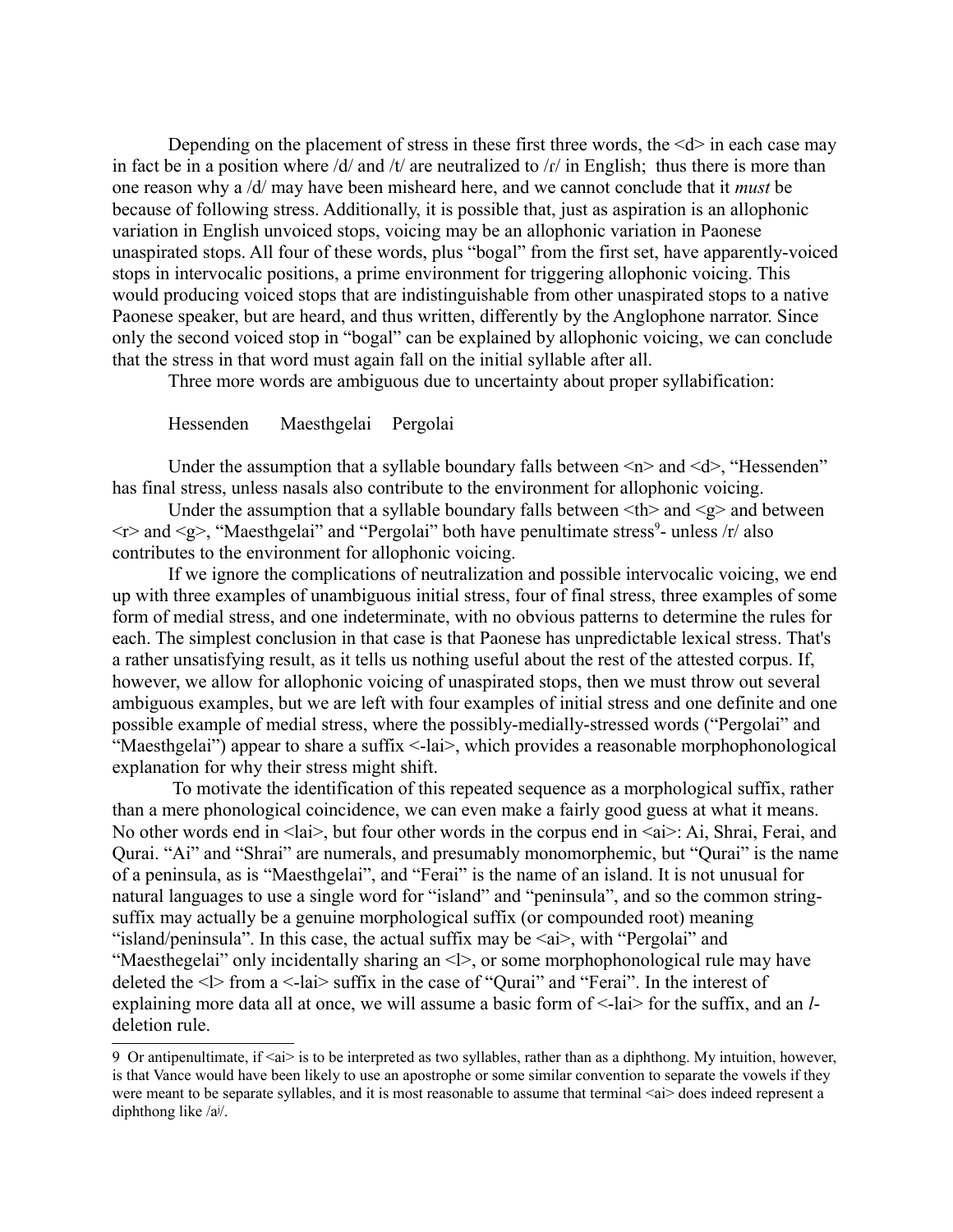Now, we can return to the matter of "Sgolaph". This word should have initial stress. Unvoiced stops in English are *not* actually aspirated after /s/, but they are more fortis than phonemically-voiced stops. It is not obvious just how much fortition a native Paonese speaker would put into a normal unaspirated stop, so this could really go either way; a sufficiently lenis [k] would be mis-heard as  $/g$ .

The known Italian influence on Pao suggests that  $\langle s g \rangle$  should actually be [zg], use  $\langle s \rangle$ as /z/ intentionally, and this is plausible if a voiced fricative contributes to allophonic voicing just like nasals and vowels and  $/r$  might. However, while there are several instances of  $\leq s$  +stop (in "Est" and, of course, "Sgolaph", where the cluster must be contained in a single syllable; and in "Netsko" and "Donaspara", where it may be across syllable boundaries) and an <f>+stop ("Sherifte", which may be also be across a syllable boundary), there are no obvious instances of any clusters of a voiced fricative+stop, which suggests that *this* <s> should also still be treated as an /s/, not a /z/. But that evidence is also not conclusive; it is entirely possible that clusters with voiced fricatives are allowed, and just rare. In English, after all, we restrict voiced clusters /zd/ to coda positions (as in "buzzed"[10](#page-8-0)) or split across syllable boundaries, while all three unvoiced /s/ +stop clusters (/st/, /sp/, /sk/) can occur anywhere, but they *do* exist. Furthermore, while the environments are not identical and thus there *may* be variation in lenis/fortis pronunciations, a word like "Netsko" should also have come out as "Netsgo", if we assume initial stress (so the  $\langle k \rangle$  is not necessarily aspirated) and uniform fortition- unless the  $\langle k \rangle$  is aspirated. The same argument applies to "Spyrianthe"- the environment is the same, so either the  $\langle p \rangle$  is aspirated, the  $\langle \varphi \rangle$  really is voiced, of there is a difference in the fortition of Paonese /k/ vs. /p/.

With no extrafictional evidence, I would still be more inclined towards the "lenis pronunciation" = "misheard /sk/" explanation, because that results in a more restricted, and thus more distinctive, phonology. However, since we know that Vance was exposed to Italian, and borrowed Italian names, I think we must come down on the side of the fence that admits that [zg] is the actual intended pronunciation. We thus conclude that *any* voiced segment, including fricatives, can trigger allophonic voicing in unaspirated stops, and that Paonese actually allows clusters of phonemic /zk/ (realized as phonetic [zg], and presumably /zt/ and /zp/ as well) at low frequency.

The typical level of fortition in Paonese unaspirated stops, while now irrelevant to the interpretation of "Sgolaph", does constrain the interpretation of every other instance of  $\leq s$  +stop as aspirated or unaspirated; if the average fortition level is low, they must all be aspirated. If it is high, aspiration is ambiguous. Low fortition thus provides greater constraints, which is attractive- but it results in a corpus that contains *no* instances of <s> followed by an unaspirated stop, without providing any evidence that such sequences *ought* to be disallowed. That just feels wrong, so I will assume a fairly uniform level of high fortition in all stops (or at least those following /s/), so as to be able to introduce a better mixture of aspirated and unaspirated stops into the corpus arbitrarily.

As a final note on voicing, we should address what happens to unaspirated stops on word boundaries, where they may have a voiced segment on one side but silence on the other. For initial stops, we could assume that they become partially voiced, in anticipation of the following vowel; since Paonese does not distinguish voicing, there is no pressure for speakers *not* to make that "error" to ease pronunciation, and eventually cement it as an allophonic rule. But, remember that English voiced stops are themselves only *partially* voiced in initial positions! Thus, such a rule in Paonese would make all initial unaspirated stops sound exactly like English voiced stops

<span id="page-8-0"></span><sup>10</sup> Thanks to Jim Henry for the suggested example.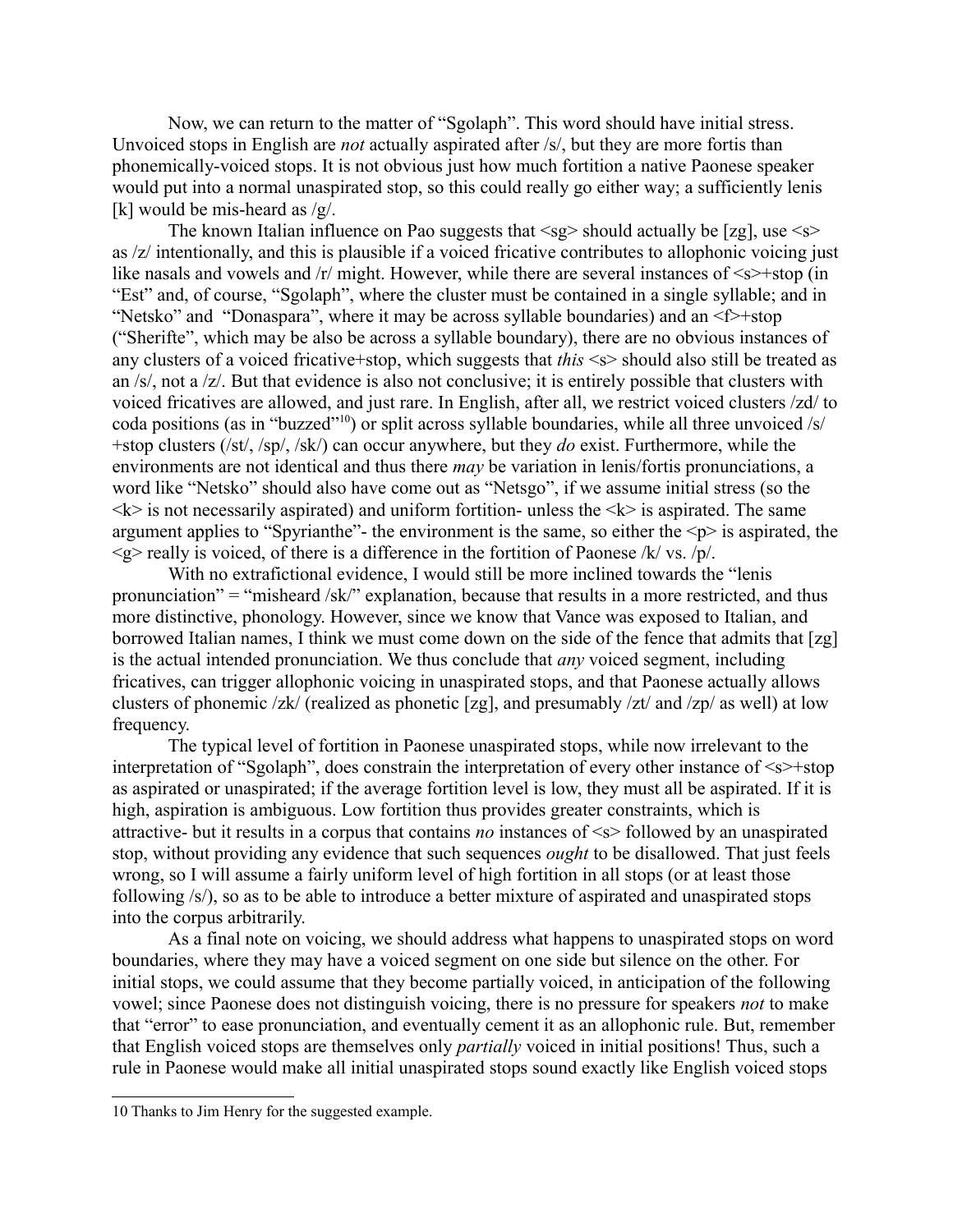in all conditions, removing our justification for identifying stress. In order to preserve the integrity of our analysis so far, we *must* therefore assume that this variation does not occur in standard Paonese pronunciation, and unaspirated stops which are preceded by silent or another unvoiced segment *do* remain completely devoiced.

Allophonic voicing rules for the end of a word, however, must account for the proper perception of the names of continents, which all end in <-mand>. English /nt/ in terminal position is not aspirated, and English speakers can still reliably tell the difference between [nt] and [nd]. Differences in vowel length could account for that, but if we assume that Paonese speakers do not change their vowel lengths in response to the voicing of following consonants (and why should they? That is an English feature, not a universal human one!), that should tilt Anglophone perception towards an accurate /nt/ instead. The simplest explanation for this appears to be that a preceding nasal will cause voicing in a following unaspirated stop in all positions, even if it is word-terminal and not sandwiched with other voiced sound. This implies that the terminal  $\leq$  in "Muniment" must be aspirated- otherwise, it would have undergone voicing. The only other example we have a pure-Paonese word ending in a stop is "Vredeltope"[11](#page-9-0) (assuming a silent  $\leq e$ ); in that case, either the  $\leq p$  is aspirated, or a vowel, unlike a nasal, does not trigger allophonic voicing, or both. In order to again allow more freedom in assigning aspirations, we will assume that only nasals trigger voicing in stops that are not followed by another voiced segment (including at the end of a word). There is some theoretical justification for this restriction, as homorganic nasals and plosives can be be perceived as a single unit (a prenasalized stop), where a vowel and following consonant would not be, Terminal unaspirated stops may also be unreleased, although this is not strictly necessary to explain the differences in Anglophone perception.

We can thus formulate a few general rules for Paonese phonology so far:

- 1. Paonese roots have default initial stress.
- 2. Stress may be modified by stress-attracting affixes, such as *-lai.*
- 3. Unaspirated stops undergo voicing between other voiced phonemes or after a nasal.
- 4. /l/ is deleted after /r/.

"Qurai", "Jhelianse", and "Rhomel" provide some evidence for the possibility of additional non-English sounds in Paonese by the simple fact that they appear to violate English orthographic rules. It would seem an odd coincidence if "Qu" were not intended as a digraph, as it is in English. However, that digraph, in languages that use it, is typically restricted to representing /k/, /kw/, or /kʷ/, while other letters are already widely attested for /k/ and there is no other evidence of a Paonese /w/. Thus, we will assume the  $\langle u \rangle$  in this case actually represents an independent vowel, and  $\leq q$  is meant to represent some other sound. Somewhat arbitrarily, we will assign <q> its IPA value as a voiceless uvular stop.

The apparent digraph  $\langle jh \rangle$  is more problematic. In Walloon, it represents a phoneme which varies in realization between /h/ and /ʒ/ according to dialect. In Esperanto and the romanization of Kurdish<sup>[12](#page-9-1)</sup>, it's also a notation for /ʒ/. If, however,  $\langle h \rangle$  means /ʒ/, then what is the value of plain  $\leq i$  in "Eiljanre"? It could represent its standard English value of  $\frac{dg}{dy}$ , but if so then that is the only attested instance of a voiced affricate, and one of only three possible

<span id="page-9-1"></span><span id="page-9-0"></span><sup>11</sup> We also have a marginal example in "Drog" (from "Droghead"), but I'm hesitant to use that as evidence for or against any feature of word-final stops in Paonese since the only place it appears is compounded with English. 12 Although the amount of exposure Jack Vance may have had to Esperanto or romanized Kurdish is questionable, there isn't a whole lot else to go on.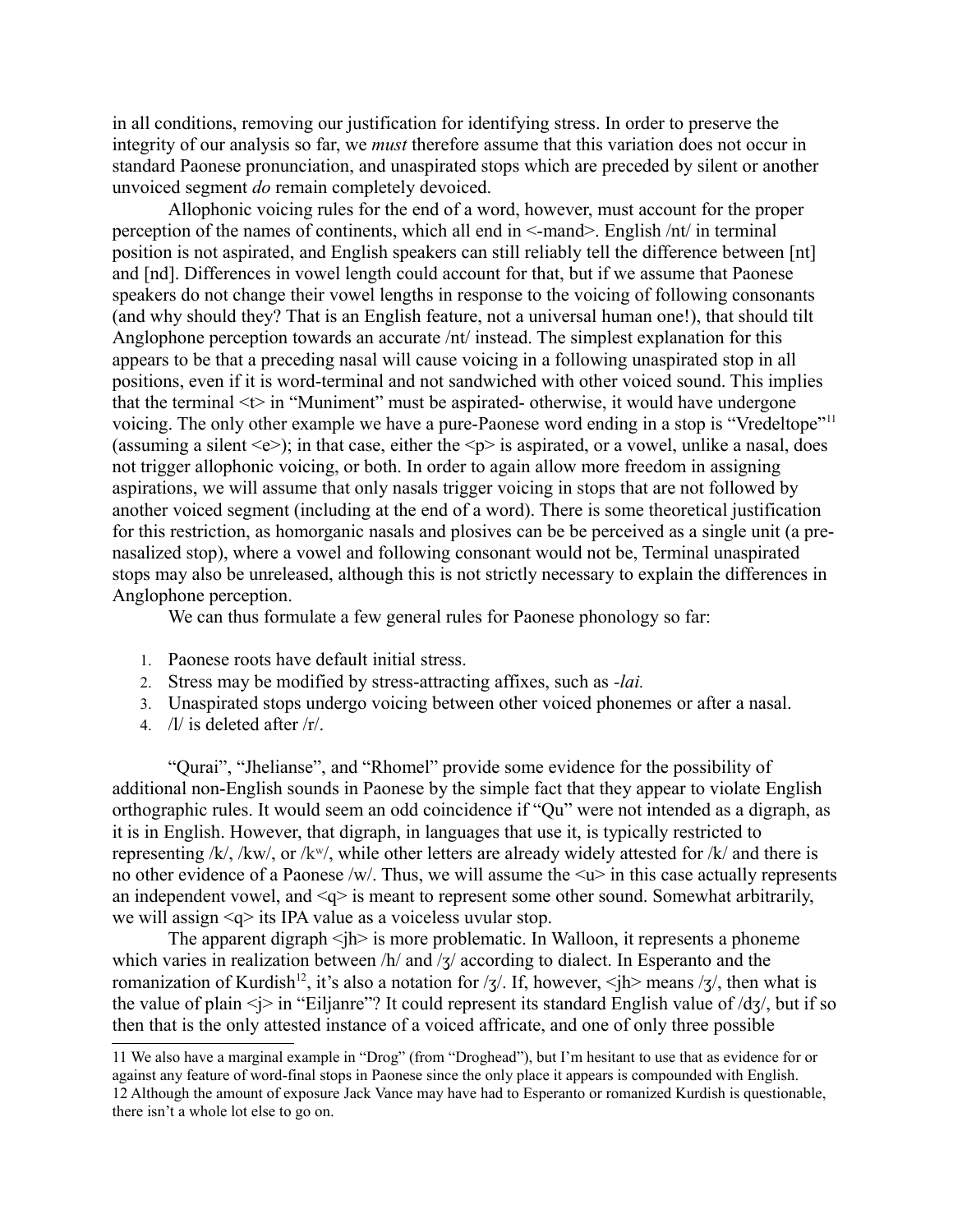affricates of any kind. The other potential examples are both /ts/, but in both cases ("Netsko" and "Kanetsides") it is equally reasonable to assume that there is an intervening syllable break and <ts> does not actually represent an affricate. The most straightforward solution seems to be to assume that  $\langle i \rangle$  always represents  $\langle i \rangle$ , and  $\langle i \rangle$  is actually an accurate representation of  $\langle i \rangle$ h/, but a cluster of voiced and voiceless fricatives at the beginning of a word would be truly odd.

Another option is to assume that Vance added an 'h' to the spelling simply so that readers would be less likely to pronounce "Jhelianse" with an initial  $\frac{d}{dx}$  (the typical English value for  $\langle \cdot | \cdot \rangle$ - in which case, perhaps it is simply an orthographic convention for word-initial /ʒ/, of which we happen to have only a single attested example. The medial  $\langle i \rangle$  in "Eiljanre" is then still pronounced simply as /ʒ/, and written differently strictly as a matter of orthographic convention. If the  $\langle i \rangle$  digraph appeared in any other positions, or if there were any other initial  $\langle i \rangle$ s with which it could contrast, there would be a stronger case for analysis as a weird non-English phoneme of some sort; but with no other obvious leads to go on, this seems like the best conclusion.

Handling "Rhomel" seems relatively straightforward. The initial  $\langle \text{rh} \rangle$  *could* be interpreted as an odd, but apparently fine for Paonese, sequence of two phonemes, /rh/. However, the digraph <rh> is also used fairly consistently across different languages in the Roman alphabet to indicate what was at one point a voiceless 'r' sound, as in "rhapsody", from Classical Greek ῥαψῳδία (which begins with a voiceless rho) . Thus, that is the interpretation we will adopt for Paonese. It is tempting to posit an analogous unvoiced 'l' based on the name "Coelho"- but as was noted in the overview, this is a straight borrowing from Portuguese, and so likely represents a fossilized spelling regardless of how the Paonese actually pronounce the name, which provides no good evidence.

We must still decide on the proper pronunciation of several other letters. As the English [I] is relatively uncommon throughout the world, we will assume a trilled [r] for the  $\leq r$ grapheme instead. The digraph  $\langle th \rangle$  will be assumed always voiceless. The digraph  $\langle ph \rangle$  will be taken as an arbitrary stylistic variation on <f>. Finally, for simplicity, vowels will take their IPA values, with the following exceptions:

- 1. The digraph "ae" will be taken to represent [e].
- 2. The letter  $\langle i \rangle$  will be assumed to indicate a diphthong-forming /j/ whenever it follows another vowel.
- 3. The letter  $\langle y \rangle$  will be taken an arbitrary stylistic variant for the diphthong /a<sup>j</sup>/.
- 4. The letter  $\langle c \rangle$  will be taken as an arbitrary stylistic variant of  $\langle k \rangle$ .
- 5. The letter  $\leq e$  will be assumed to operate as an indicator of "long" values as is standard in English orthography when, according to my own intuition, it sounds good. In these cases, the  $\leq e$  is silent.
- 6. other instances  $\leq e$  will be taken either to represent /e/ (in open syllables) or / $\varepsilon$ / (in closed syllables $^{13}$  $^{13}$  $^{13}$ ).

As previously noted, it is impossible to tell whether a particular unvoiced stop should be aspirated or not in certain environments; those cases are decided arbitrarily, so as to produce a reasonable mixture of aspirated and unaspirated examples. With issues of proper pronunciation decided, the complete corpus of attested Paonese words with transcriptions is as follows, with instances of arbitrary or exceptional decisions indicated in footnotes:

<span id="page-10-0"></span><sup>13</sup> Closed syllables containing /e/ having been written with <ae> instead.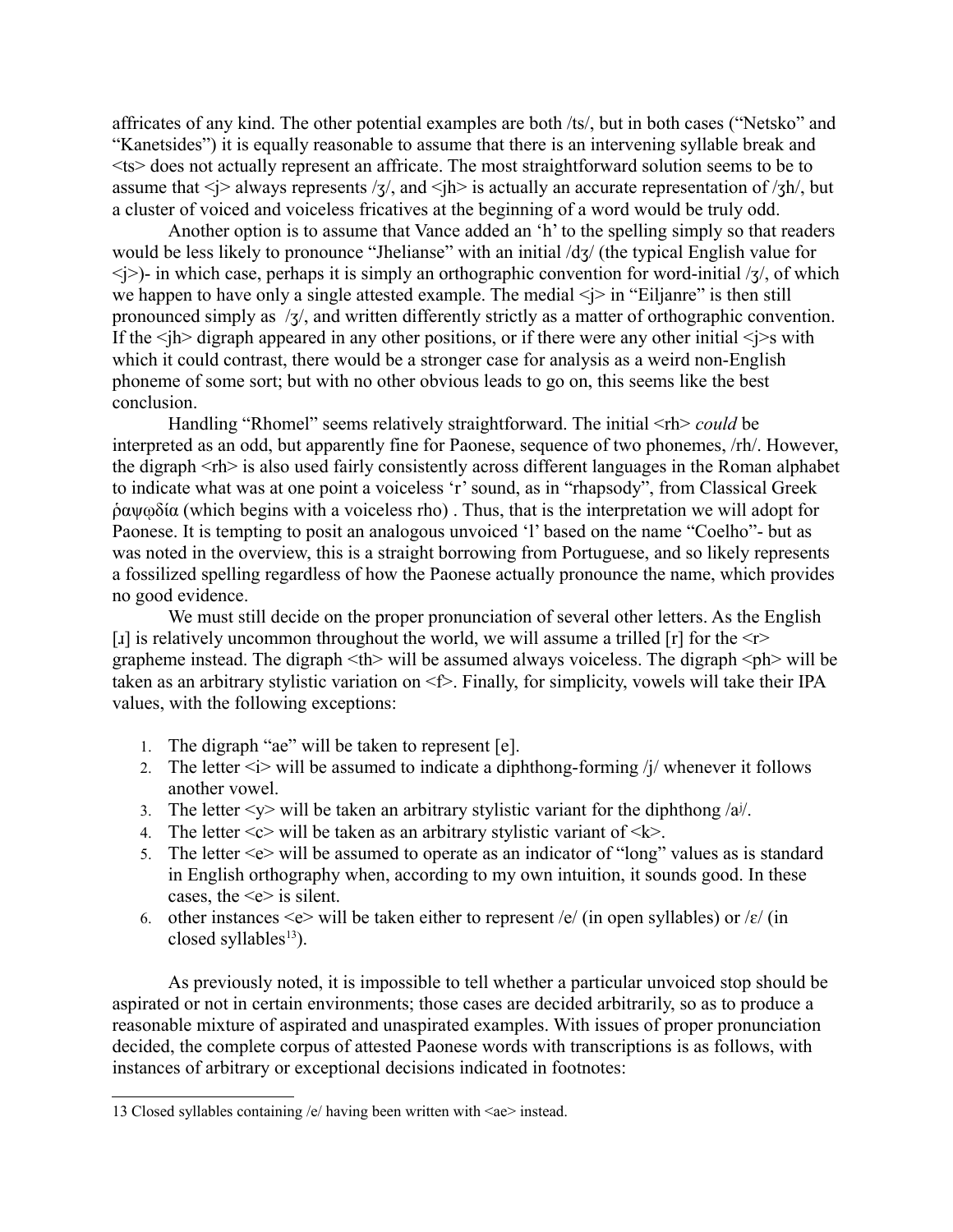|                                                                                                                                                                               | <b>First Names</b>                                                                                                                                                                                                                                                                                                                                                                                                               |                                                                                                                                                   |                                                                                                                                                                                                                                          |
|-------------------------------------------------------------------------------------------------------------------------------------------------------------------------------|----------------------------------------------------------------------------------------------------------------------------------------------------------------------------------------------------------------------------------------------------------------------------------------------------------------------------------------------------------------------------------------------------------------------------------|---------------------------------------------------------------------------------------------------------------------------------------------------|------------------------------------------------------------------------------------------------------------------------------------------------------------------------------------------------------------------------------------------|
| Beran<br>Can<br>Est<br>Gitan                                                                                                                                                  | $/$ pe.ran $/$<br>/k <sup>h</sup> an/<br>$\sqrt{\varepsilon}$ st $\sqrt{\varepsilon}$<br>$\sqrt{k}$ i.than/                                                                                                                                                                                                                                                                                                                      | Hessenden<br>Mornune<br>Vilnis                                                                                                                    | /'he.sen.ten/ $14$<br>$\gamma$ mor.nu.ne $\gamma$<br>/'vil.nis/                                                                                                                                                                          |
| Netsko<br>Paraio                                                                                                                                                              | <b>Last Names</b><br>/'net.sko/<br>$/$ pha.raj.o/                                                                                                                                                                                                                                                                                                                                                                                | Therobon                                                                                                                                          | $/$ ' $\theta$ e.ro.pon $/$                                                                                                                                                                                                              |
|                                                                                                                                                                               | <b>Cities</b>                                                                                                                                                                                                                                                                                                                                                                                                                    |                                                                                                                                                   |                                                                                                                                                                                                                                          |
| Donaspara<br>Eiljanre<br>Koroi                                                                                                                                                | /'to.na.spha.ra/ $15$<br>/'e <sup>j</sup> l.zan.re/<br>$\sqrt{k^h}$ o.ro <sup>j</sup> /                                                                                                                                                                                                                                                                                                                                          | Sherifte<br>Spyrianthe                                                                                                                            | $/\text{fe.rif.te}/$<br>$\gamma$ spai.ri.an. $\theta e^{16}$                                                                                                                                                                             |
|                                                                                                                                                                               | <b>Place Names</b>                                                                                                                                                                                                                                                                                                                                                                                                               |                                                                                                                                                   |                                                                                                                                                                                                                                          |
| Cantatrino<br>Ferai<br>Fraevarth<br>Hyaline Gulf<br><b>Hylanth Littoral</b><br>Hylanthus Sea<br>Jhelianse Sea<br>Lido<br>Maesthgelai<br>Mathiole<br>Mervan Pond<br>Moravi Inn | $\sqrt{k}$ han.tha.thri.no/<br>$\sqrt{\text{f}}e\cdot\text{ra}$ <sup>j</sup> /<br>/'fre.var $\theta$ /<br>/'haj.a.lin/<br>$/$ ha <sup>j</sup> .lan $\theta$ /<br>/ha <sup>j</sup> .'lan. $\theta$ us/ <sup>17</sup><br>/'ze.li.an.se/<br>$\frac{\text{N}}{\text{1}}$ .to $\frac{\text{N}}{\text{N}}$<br>/mes $\theta$ .'ke.la <sup>j</sup> /<br>$\text{/}'$ ma. $\theta$ i.ol/<br>$/$ mer.van $/$<br>$\prime$ 'mo.ra.vi $\prime$ | Droghead<br>Muniment<br>Pamalisthen<br>Pergolai<br>Plarth<br>Rovenone Canal<br>Sgolaph<br>Viamne<br>Vredeltope<br>Qurai Peninsula<br>Zelambre Bay | /trok/<br>$\text{/'}mu.ni.menth/$<br>$/$ 'pha.ma.lis. $\theta$ en/<br>/per.'ko.lai/<br>/plar $\theta$ <sup>18</sup><br>$/$ ro.ve.non $/$<br>/'zko.laf/<br>/'vi.am.ne/<br>/'vre.tel.top/<br>/qu.'rai/<br>$\text{/}'$ ze.lampr $\text{/}'$ |

<span id="page-11-0"></span><sup>14 &</sup>quot;Hessenden" represents a particularly special case; the initial <e> is not in a closed syllable when spoken, but given the conventions of English orthography, /he.sɛn.tɛn/ simply sounds indefensibly wrong. Note also that I have chosen to interpret the doubled <ss> strictly as an indication that the first <e> should not be interpreted as 'long' in the context of the second <e>. Cf. "Aiello", where the doubled <ll> was interpreted as indicating a genuine doubled consonant, in the absence of any other obvious phonetic significance to that choice of English orthography. 15 Here, the 'p' actually lands in a logical location for secondary stress- one trochaic foot after the primary stress.

<span id="page-11-1"></span>Still, given the post-<s> positioning, adding aspiration is still somewhat arbitrarily.

<span id="page-11-2"></span><sup>16</sup> Aspiration omitted arbitrarily.

<span id="page-11-3"></span><sup>17 /-</sup>us/ arbitrarily designated as a stress-attracting suffix, because that is how I pronounced it on my first time through the book.

<span id="page-11-4"></span><sup>18</sup> Aspiration omitted arbitrarily.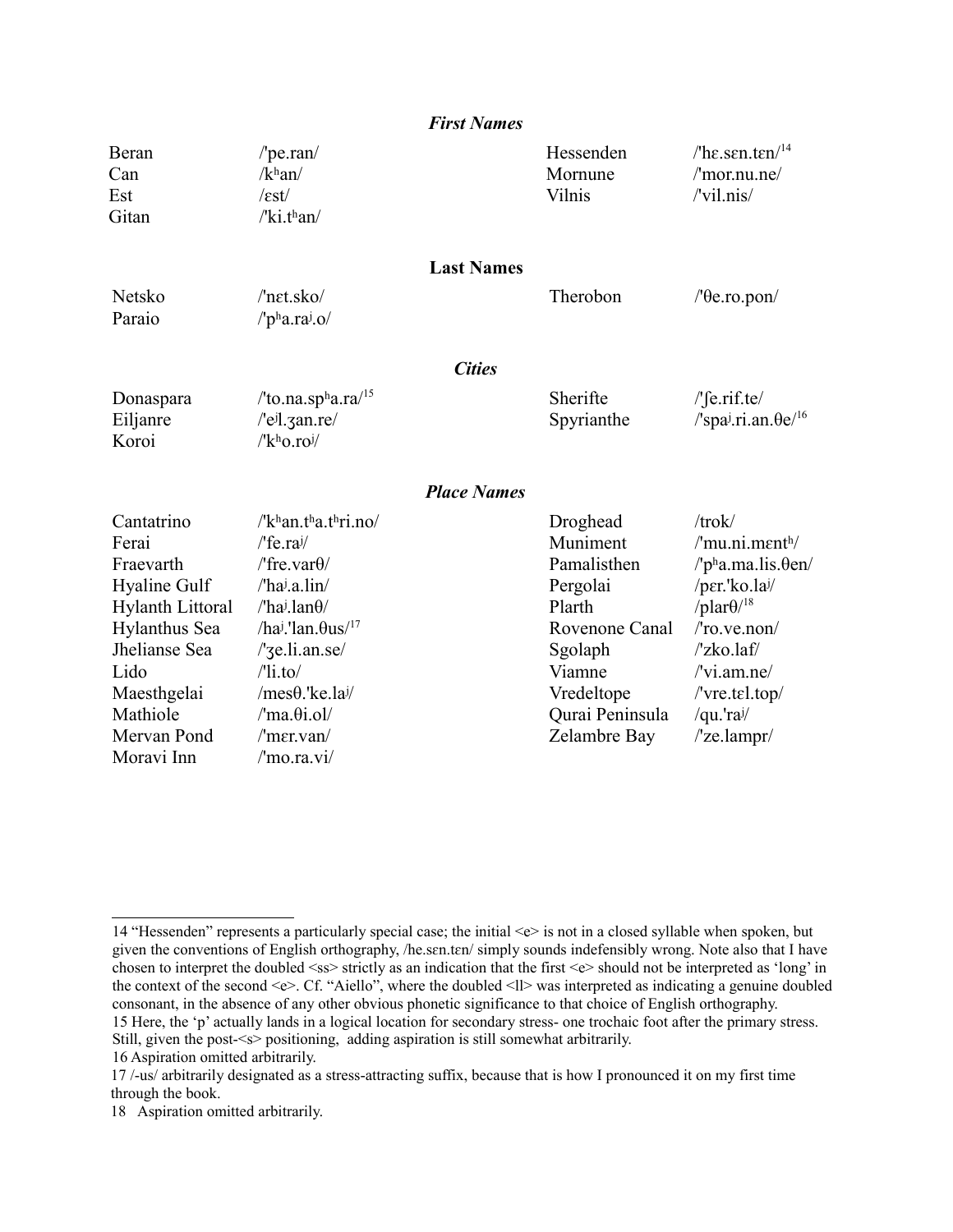#### **Numerals**

| Ai         | /ai/                                       | Nona      | $/$ no.na $/$                        |
|------------|--------------------------------------------|-----------|--------------------------------------|
| Shrai      | $/$ fra $\frac{1}{2}$                      | Drona     | /'tro.na/                            |
| Vida       | $\sqrt{\text{v}i.ta}$                      | Hivan     | /'hi.van/                            |
| Mina       | /'mi.na/                                   | Imple     | $\text{/impl/}$                      |
|            | <b>Continents</b>                          |           |                                      |
| Aimand     | $\alpha$ .mant/                            | Nonamand  | /'no.na.mant/                        |
| Shraimand  | /'frai.mant/                               | Dronamand | /'tro.na.mant/                       |
| Vidamand   | $\sqrt{\text{v}}$ i.ta.mant/               | Hivand    | $\theta$ hi.vant/                    |
| Minamand   | /'mi.na.mant/                              | Impland   | /'imp.lant/                          |
|            | <b>Miscellaneous</b>                       |           |                                      |
| Auriol     | $/$ a.u.ri.ol $/$                          | Mamarone  | /'ma.ma.ron/                         |
| Ayudor     | $\alpha$ <sup>i</sup> .u.tor/              | mous      | $\prime$ 'mo.us $\prime$             |
| bogal      | /'po.kal/                                  | nli       | $\ln\left i\right $                  |
| es         | $\sqrt{\varepsilon s}$                     | Pao       | $/$ pa.o $/$                         |
| en         | $\ell$ and                                 | praesens  | /'pre.s $\epsilon$ nz/ <sup>19</sup> |
| furze      | /furz/                                     | Rhomel    | $/$ ro.mel/                          |
| Kanetsides | /'k <sup>h</sup> a.net.sa <sup>j</sup> tz/ | ro        | $\prime$ ro $\prime$                 |

Now that we have the whole corpus in phonemic transcription, we can start doing some analysis to discover higher-level phonological rules and characteristics. The complete attested consonant inventory is as follows, with total number of occurrences listed beneath each phoneme<sup>[20](#page-12-1)</sup>:

|           | Bilabial                                        | Labio-<br>dental                              | Dental                    | Alveolar                  | Post-<br>alveolar          | Velar                  | Uvular        | Glottal |
|-----------|-------------------------------------------------|-----------------------------------------------|---------------------------|---------------------------|----------------------------|------------------------|---------------|---------|
| Plosive   | $\begin{matrix} p & p^h \\ 12 & 3 \end{matrix}$ | t th<br>24 4                                  |                           |                           |                            | k k <sup>h</sup><br>74 | $\frac{q}{1}$ |         |
| Nasal     | m<br>24                                         | n<br>48                                       |                           |                           |                            |                        |               |         |
| Trill     |                                                 | $\begin{matrix} r & r \\ 32 & 1 \end{matrix}$ |                           |                           |                            |                        |               |         |
| Fricative |                                                 | f v<br>5 1 1                                  | $\Theta$<br>$\mathcal{G}$ | S<br>$\mathbf{Z}$<br>14 5 | $\int$ 3<br>3 <sup>2</sup> |                        |               | h<br>6  |
| Lateral   |                                                 |                                               | 1<br>21                   |                           |                            |                        |               |         |

<span id="page-12-0"></span><sup>19</sup> Aspiration omitted arbitrarily

<span id="page-12-1"></span><sup>20</sup> Note that, while transcriptions were of necessity done by hand, all of the statistics were automatically compiled by a short Python script, which was a major labor-saver. Learning a little basic computer programming comes highly recommended for the modern linguist, or conlanger.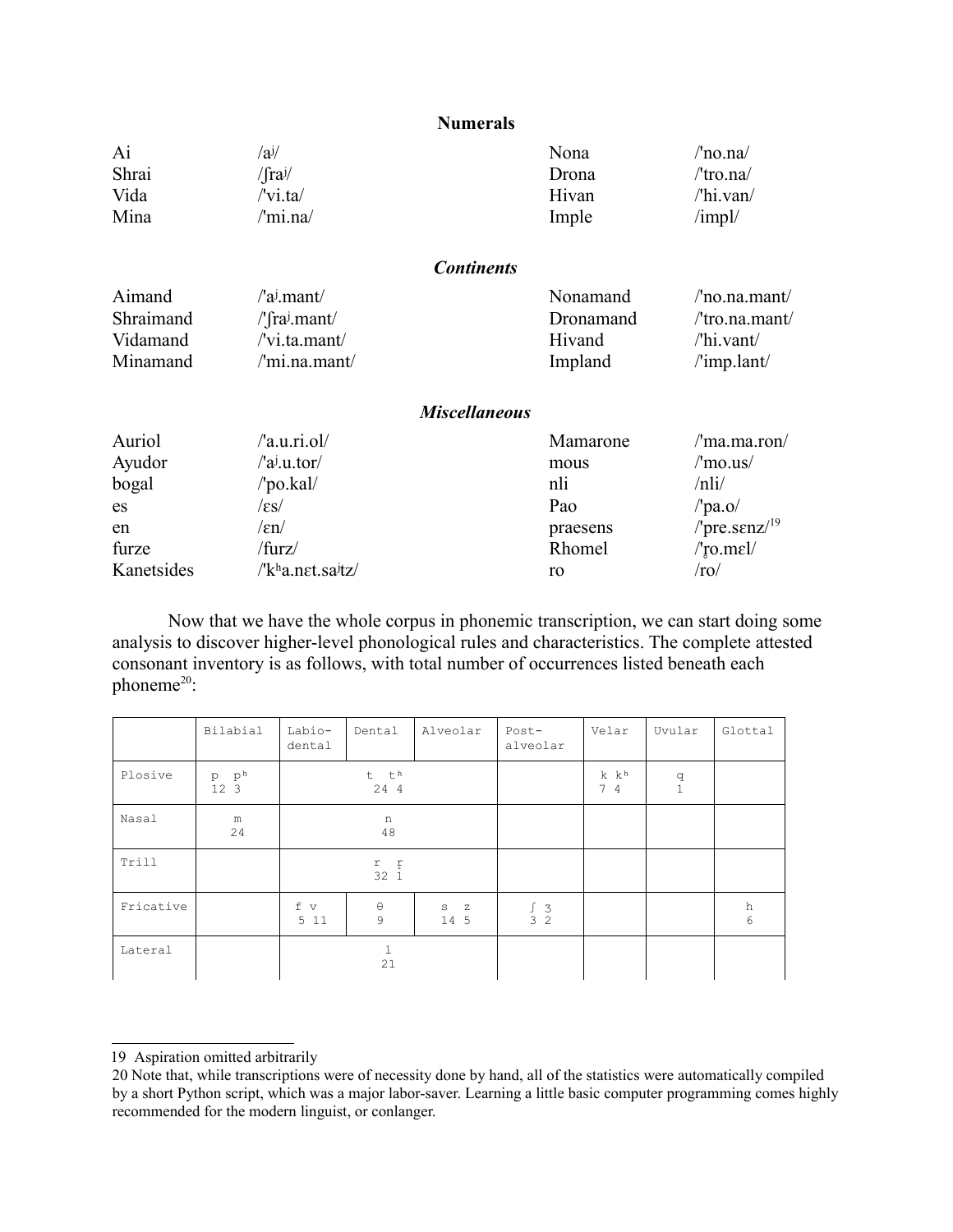There are a few gaps (e.g., no voiced  $\delta/$ , no aspirated  $/q<sup>h</sup>/$ , no devoiced  $\delta/$  to match the  $\langle r \rangle$ , but nothing glaringly weird, so I feel pretty good about declaring that this is the complete consonant inventory of Paonese. And while 68 words may not really be a statistically significant sample, we can get a general feel for appropriate relative frequencies of different phonemes- e.g., unaspirated stops are way more common than aspirated ones, /n/ occurs about twice as often as /m/, /q/ and /r/ each occur *about* once per 68 words (maybe a little more, maybe a little less)

For the vowel inventory, we have six pure vowels and three diphthongs:

| a        | ε  | e  | 24 | $\circ$ | u |
|----------|----|----|----|---------|---|
| 48       | 14 | 19 |    | 29      | 8 |
| аj<br>15 |    | ej |    | оj      |   |

Once again, there's nothing particularly weird here, so I feel pretty good about declaring this the complete Paonese vowel inventory, with close-to-accurate relative frequencies.

Once we have some basic phonotactic / syllable structure rules, we could plug those frequencies into an automatic random word generator and start building a neo-Paonese dictionary. One approach to that which would vastly simplify the work of analysis would be to simply build a statistical model of frequencies for all attested pairs of phonemes, and all attested triples of phonemes, and then just feed that all into the random word generator; but on such a small corpus, that approach would be subject to severe overfitting. And besides that, it just feels like cheating.

To help figure out the syllable structure rules, I split all the words on (my arbitrarily decided) syllable boundaries, and then separately counted up all of the complete syllables, all of the unique onsets, and all of the unique codas. The frequencies for onsets and codas are as follows:

| Onsets                                                                                               |                                                                                                                                                  |                                                                                                                                                           | Codas                                                                                                                        |                                                                                                                            |  |
|------------------------------------------------------------------------------------------------------|--------------------------------------------------------------------------------------------------------------------------------------------------|-----------------------------------------------------------------------------------------------------------------------------------------------------------|------------------------------------------------------------------------------------------------------------------------------|----------------------------------------------------------------------------------------------------------------------------|--|
| $-: 21$<br>m: 20<br>n: 18<br>r: 15<br>1: 11<br>v: 10<br>t: 9<br>h: 6<br>p: 5<br>$\theta$ : 5<br>k: 4 | $k^h$ : 4<br>4<br>$s$ :<br>tr: 3<br>$\therefore$ 2<br>f<br>$p^h$ : 2<br>-2<br>r:<br>$t^h$ : 2<br>-2<br>$\mathcal{B}$ :<br>fr:<br>nl: 1<br>$p1$ : | pr<br>q<br>$\therefore$ 1<br>ŗ<br>sk : 1<br>sp:1<br>$\text{sp}^{\text{h}}$ : 1<br>$\ddot{\phantom{a}}$<br>$t^h r$ : 1<br>vr:1<br>$\cdot$ 1<br>Z<br>zk : 1 | : 98<br>n : 18<br>nt: 8<br>1:7<br>: 5<br>S<br>4<br>$\mathbf{r}$<br>r<br>: 2<br>f<br>$r\theta$ : 2<br>t : 2<br>k : 1<br>m : 1 | mp:1<br>mp1:1<br>mpr: 1<br>$nth$ : 1<br>$n\theta$ : 1<br>nz : 1<br>: 1<br>p<br>rz : 1<br>st : 1<br>$s\theta : 1$<br>tz : 1 |  |

A few things are immediately clear: Paonese *vastly* prefers open syllables, with no codas. While different from English, in which only about 40% of syllables are open, this is fairly normal cross-linguistically, and similar to languages like Italian and Spanish (Kubozono 1995). This may reflect some additional subconscious Italian influence on Vance's word-creation. More extreme cases are not uncommon- nearly 90% of all Japanese syllables are open, for example, and numerous languages allow only CV-structured syllables, of which 100% are open by definition.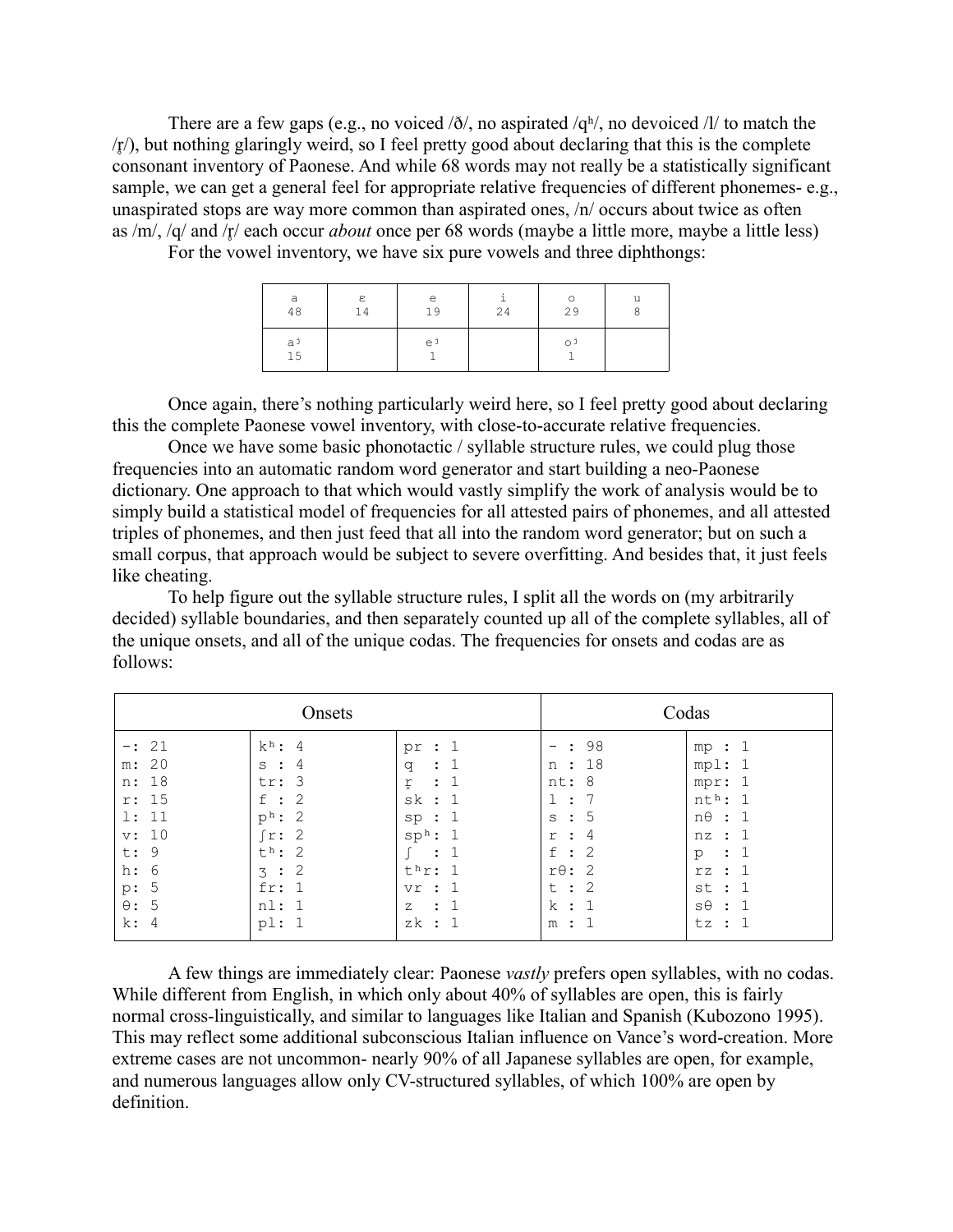Zero-onsets, in contrast, while certainly not rare in the Paonese corpus, are not that much more common than some of the other single-consonant onsets. There is also a lot more variety in possible onsets than there is in codas. Several phonemes (/ʒ/, /ʃ/, /h/, /q/ and /rr/) can *only* occur in onsets. Also, there only two attested three-consonant clusters, and only in codas.

While the existence of coda consonant clusters technically place Paonese in the "complex syllable structure" category according to the World Atlas of Language Structures, it is definitely on the lower end, placing it close to the middle of the range of cross-linguistic variation (Maddieson 2013). With this level of syllable structure complexity, we would expect to see between 22 and 26 phonemic consonants in the phonetic inventory; the 20 phonemic consonants identified above would more typically be associated with a simple CV syllable structure, but this is still well within the range of known naturalistic variation. We can thus be fairly confident that my intuitive choices for syllable boundary placement were reasonable.

Unlike the basic phonetic inventory, I am not willing to accept that this data represents the complete set of all possible onsets and codas in Paonese, simply because the space of possible two-letter combinations is much larger than the space of single segments, and this corpus is far too small to be considered a representative sample of everything that Paonese might allow. We can use these frequencies for certain kinds of onsets and codas to improve a-priori word generation over what we would get from just sticking individual segments together with the right total frequencies; but, given that we have already accepted a certain minimum complexity in allowed Paonese syllable structure, some of these patterns should first be generalized.

Ignoring frequencies for now and looking only possibilities, reasonable generalizations for onsets seem to be that an onset can be formed from

- 1. any individual consonant.
- 2. any other consonant followed by an /r/ or /l/.
- 3. an /s/ or /z/ followed by any stop.

Codas, in turn, can be formed from

- 1. any individual coda consonant,
- 2. any coda consonant followed by  $/θ$ ,
- 3. any non-fricative coda consonant followed by /z/,
- 4. an /s/ followed by any non-fricative coda consonant,
- 5. a nasal followed by a homorganic stop  $/(t/$ ,  $/p/$ ,  $/t<sup>h</sup>/$  or  $/p<sup>h</sup>/$ ; no  $/k/$ , because there is no matching velar nasal),
- 6. any stop or homorganic nasal plus stop, followed by an  $\pi$  or  $\pi$  in word-final position,

where a coda consonant is any consonant other than  $\frac{1}{3}$ ,  $\frac{1}{1}$ ,  $\frac{1}{n}$ ,  $\frac{1}{q}$  or  $\frac{1}{r}$ . It may seem like the larger number of rules for codas vs. onsets contradicts the original observation that onsets have more variety, but note that the rules for codas are actually much more restrictive, allowing only specific special cases. Other rules that fit the data are possible, but these ones seem reasonable and aesthetically pleasing to me.

If we then examine the set of complete syllables, it turns out that there are four vowels that are used as complete syllables by themselves, with no onset or coda:  $\frac{ai}{(3)}$ ,  $\frac{ai}{(2)}$ ,  $\frac{aj}{(2)}$ ,  $\frac{aj}{(2)}$ ,  $\frac{aj}{(2)}$ , and  $/u/(2)$ . One of these  $(2)$  is attested as a complete word, while the other three at least occur in hiatus with other vowels on either side. The simplest generalization of this evidence is that any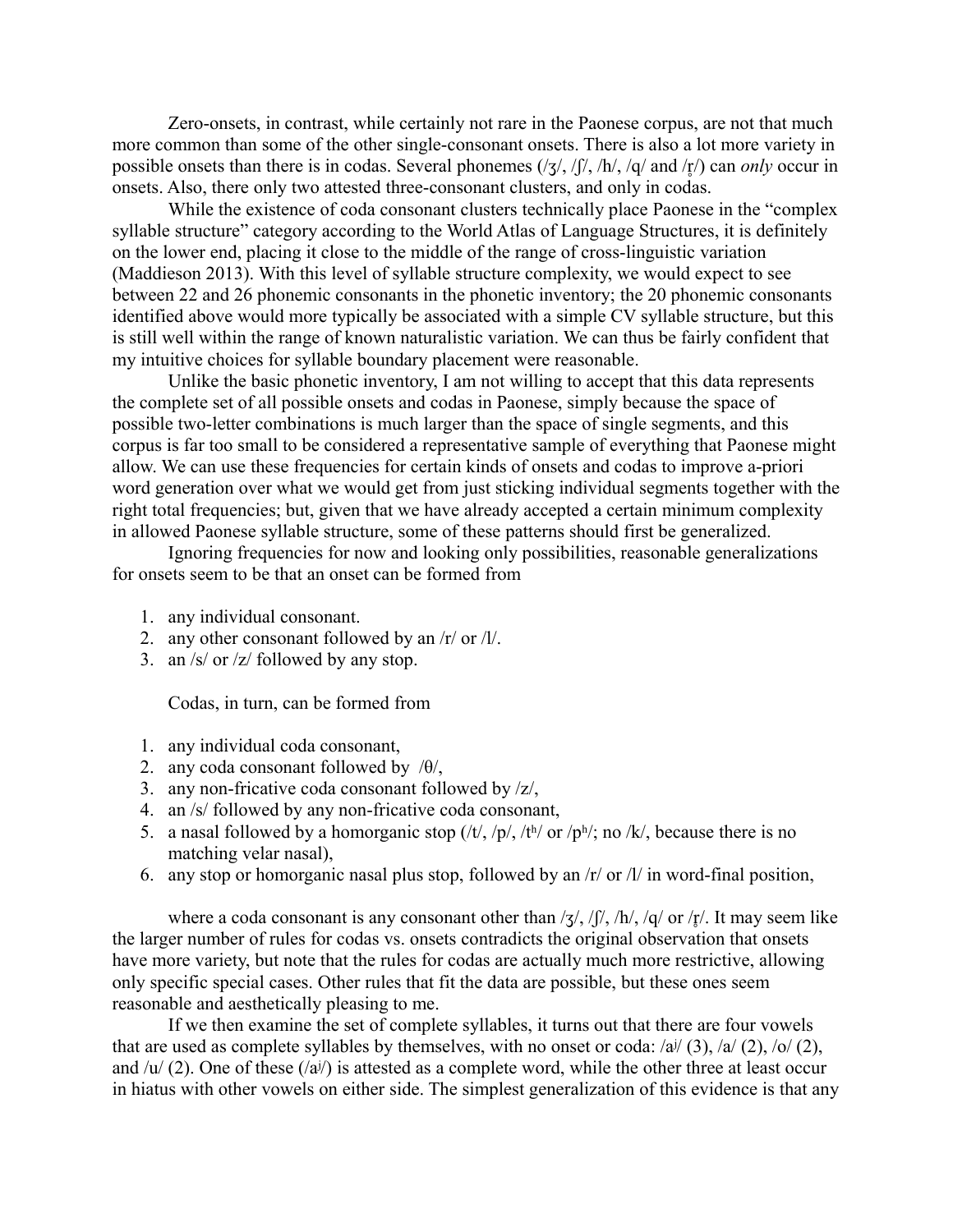vowel can form a complete syllable by itself.

It is theoretically possible at this point to look more extensively at the set of complete attested syllables, and try to come up with additional rules about what onsets and codas may be allowed with each other or with certain vowels, or what kinds of codas and onsets are allowed in hiatus within a word. But, the data is just too sparse to make really strong conclusions, so we might as well just say "anything goes"; once you have well-formed onsets and codas with vowels to put in between, they can be combined however you like. There are only three inter-syllabic restrictions which have been noted earlier, and which are restated and clarified here:

- 1. An /i/ cannot immediately follow any other vowel in the same word (with  $\frac{a}{2}$ ,  $\frac{e}{2}$ , and  $\frac{o}{2}$ , it forms diphthongs, and combinations with other vowels just won't happen).
- 2. An onset /l/ is deleted if it comes in contact with a coda /r/.
- 3. Nasal+Stop+ $\frac{f}{l}$ ,  $\frac{f}{r}$  codas can only occur word finally. If brought into contact with another syllable due to suffixing or compounding, they are re-syllabified, moving the /r/ or  $\Lambda$  to the onset of the next existing syllable if possible and inserting an epenthetic  $\Lambda$  to take the  $\{/r\}$ ,  $/l\}$  onset otherwise.

The existence of /impl/  $\sim$ /imp.lant/ suggests that maybe there should be a followingonset-deletion rule instead of the epenthetic /a/; however, I assume that we can treat "Impland" as an ancient fossilized form that does not necessarily reflect synchronic morphophonological principles, and deleting onsets feels like it would produce uncomfortable levels of homophony. The epenthetic vowel is chosen to be /a/ because /a/ is the most frequent vowel phoneme in the corpus by nearly a factor of two, and so seems like a good choice for a "neutral" vowel.

### *Sentences & Morphosyntax*

Although, as previously mentioned, there is only one complete sentence of Paonese, there are two sentences glossed: the first actually provides the Paonese words, while the second has only the free English translation and the morpheme-by-morpheme gloss. The complete sentence is as follows:

Rhomel-en-shrai bogal-Mercantil-nli-en mous-es-nli-ro. *Statement-of-importance* - *in a state of readiness* - two; ear-of Mercantil - *in a state of readiness*; mouth - of this person here – *in a state of volition* "There are two matters I wish to discuss with you."

It is claimed that "The italicized words represent suffixes of condition." I suspect italicizing *Statement-of-importance* is simply a typographical error in the text of the book, as it is clearly not a *suf*fix, being the first thing in the utterance.

This first gloss gives us some insight into morphological structure and some interesting morphemes. The word *shrai* for "two" we already know. *Rhomel* could be interpreted as a grammatical morpheme for emphasizing the importance of an utterance, but it seems to make more sense as a noun for "something important". The word *bogal* clearly means "ear", while *mous* must be mouth. *Mercantil* is a proper name referring to the addressee of this utterance. We also have the following grammatical morphemes: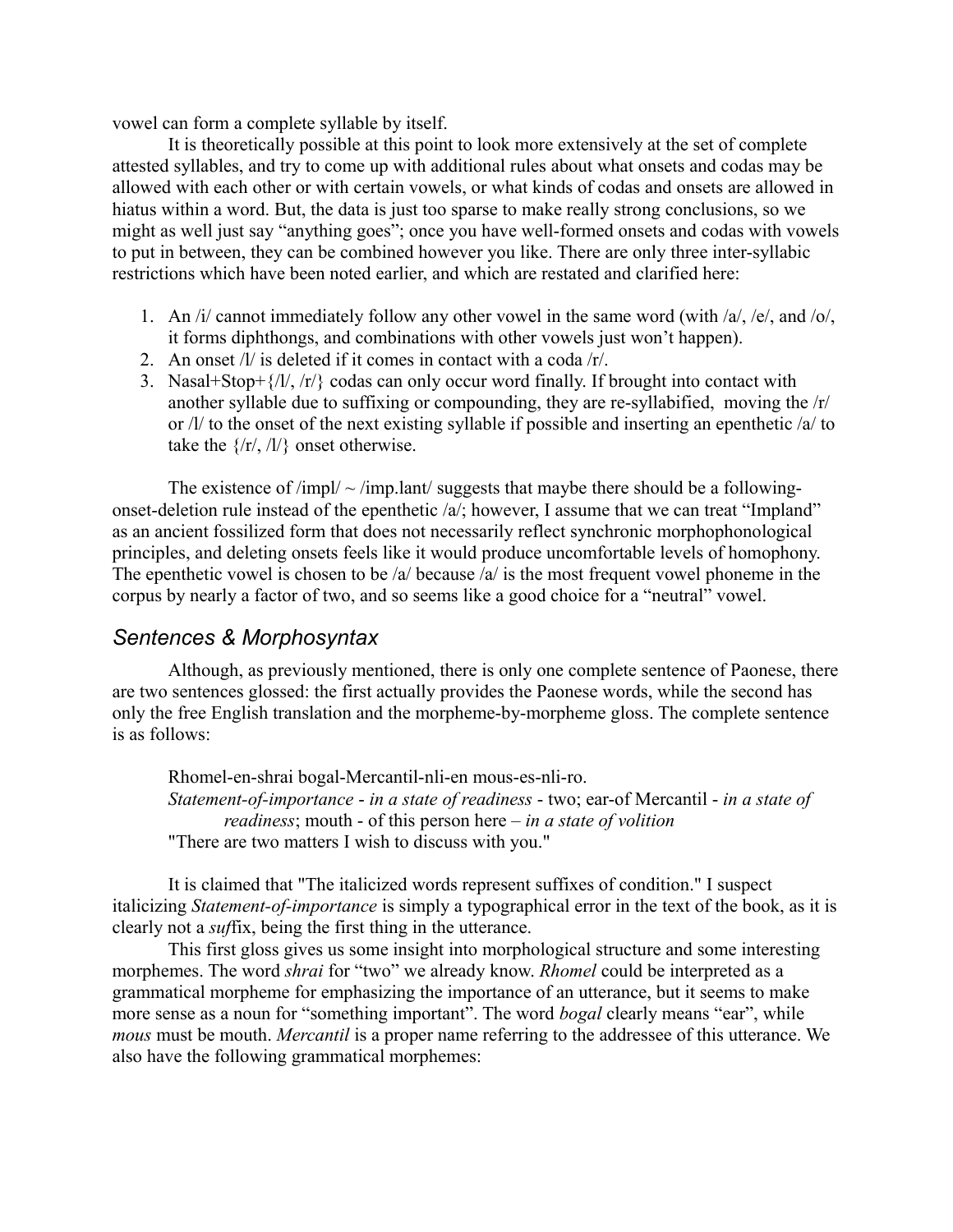| -en    | "readiness"        | -nli | genitive      |
|--------|--------------------|------|---------------|
| $-r_0$ | "volition" (agent) | es   | "this person" |

The "readiness" marker might be an existential, or perhaps a topic marker, or it could literally mean only "ready for something". The morphemes -*en* and *-ro*, described as *suffixes of condition*, are the best matches we have so far for the expected "post-positions"; they seem to have functional, adpositional meanings, and the fact that every noun seems to require one matches the description of postpositions as main component of the language. However, given that they are written attached to the previous root, and can have additional material appended to the same orthographic word, it makes most sense to abandon the postpositional analysis for now and instead simply call these suffixes, as explained along with the gloss as it appears in the text.

The only direct evidence we have for what kind of material can be appended to a nouncondition complex is a simple numeral, in this case the number "two"; but, it seems reasonable to assume that the closed class of simple numerals can probably be extended with morphemes for, e.g., "few", "none", and "many" to allow for the expression of non-specific plurality as desired, without having number as an obligatory grammatical category. There's no indication of how larger numbers are formed, however, and those often have different grammatical behavior in natural languages.

Genitives apparently follow their heads in compounds and use a postposed genitive marker *nli.*

It is particularly interesting that *es*, the obvious translational equivalent for "I", is glossed as "this person here" (since we know in context that Mercantil is the addressee, we can assume that that is the source of the pronoun "you" in the English translation). There isn't any explicit discussion of Paonese pronouns<sup>[21](#page-16-0)</sup>, so we cannot tell whether there is some other word that means only "I", or any other specific personal pronouns. Given what we know of the highly communal, non-individualistic nature of Paonese culture and the extra-fictional knowledge that the original Paonese as well as the artificial languages that replace it are meant to reflect the strong Sapir-Whorf hypothesis, it is reasonable to assume that Paonese in fact does not have any explicit personal pronouns. In that case, *es* and other translational equivalents for English pronouns may in fact have more in common with Japanese pronominals; i.e., while conventionally used for "I", *es* does not literally mean *only* "first person singular", and can be employed as a more general noun, most likely referring to any nearby or highly relevant person in the proper discourse context. We know, however, that *es* is almost certainly exclusively animate, if not exclusively human, and thus we can predict an animate/inanimate split in the set of conventional pronominal words.

The second gloss we have is as follows:

"The farmer chops down a tree." Farmer *in a state of exertion*; axe *agency*; tree *in a state of subjection to attack*

Contrasting with the previous gloss, we can determine that, although we do not know its form, there is some suffix for physical exertion as distinct from simple will, which may justify the development of Paonese specific terminology of "volition" for the first case as opposed to a

<span id="page-16-0"></span><sup>21</sup> There is, however, a short discussion of Breakness pronouns, Breakness being the fictional natural language of the eponymous planet in Pao's universe. Said discussion serves mainly to explain that the people of Breakness are so egocentric that there's no need to bother with an explicit word for "I".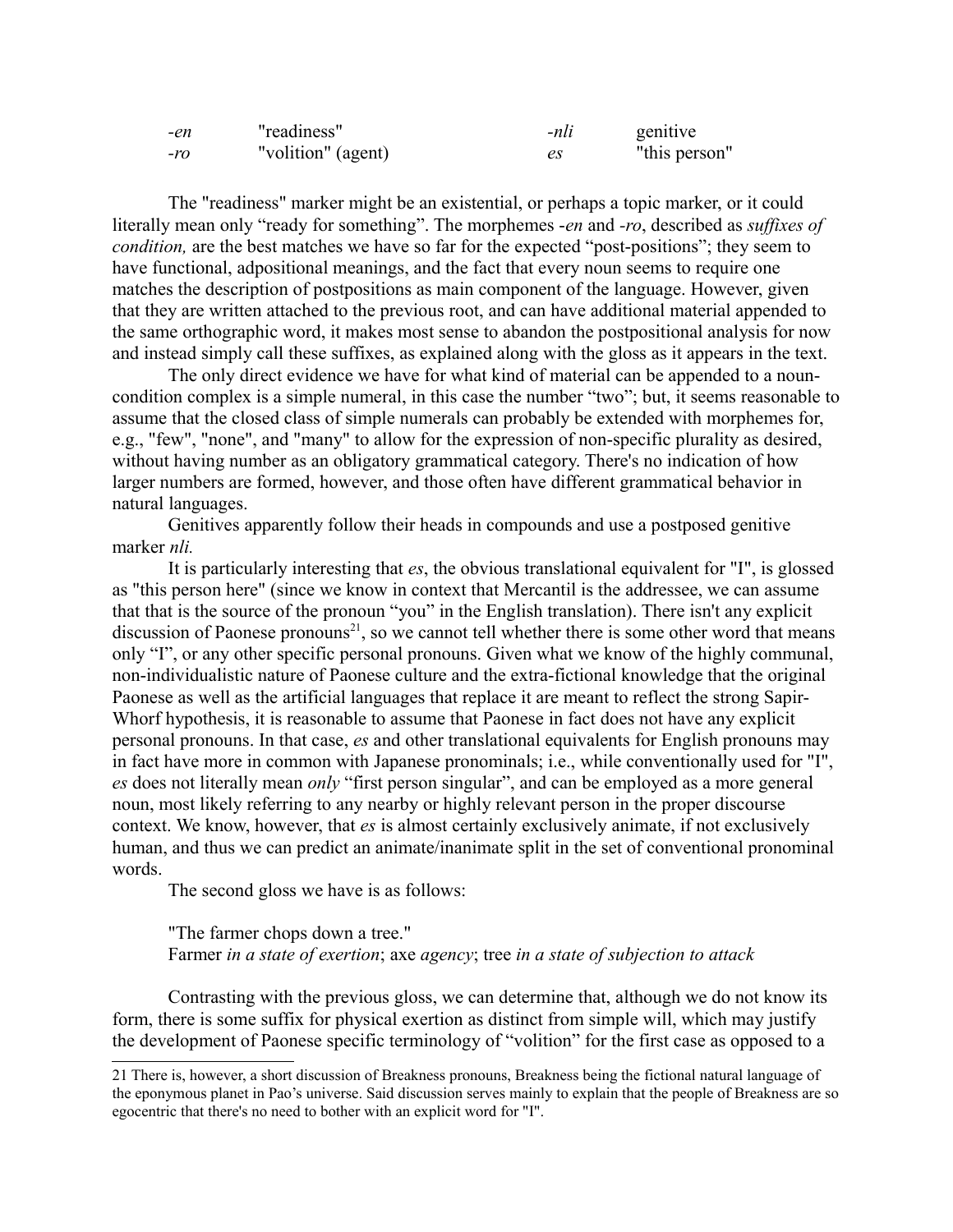more generic "agent". *Agency* in this case, however, almost certainly refers to an instrument in more standard terminology, and is evidence of another "suffix of condition" for which we do not know the actual form. Further, there is a third unknown condition suffix for being subject to attack. This seems strangely specific; it is possible that this is a misleading gloss by the naïve narrator, but things get more interesting if we assume in this case that the unknown suffix really means only and specifically that. That level of specificity suggests that "suffixes of condition" are something like the lexical suffixes in native languages of the American Pacific Northwest. Unlike lexical suffixes in Native American languages, however, these refer not to concrete objects, but to verbal concepts. It is possible that the "suffixes of condition" may not even be a closed class of grammatical morphemes. In contrast, they could be an open class of alwaysintransitive verb-like morphemes which are merely required to occur bound in a compound with a noun.

In any case, these are definitely not complete verbs as they are usually understood; no single "suffix of condition" controls the meaning of the entire sentence. Rather, the "picture of a situation" that Paonese is said to represent is built up by contributions from all of the "suffixes of condition" on all of the nouns in a clause. Leaving the question of whether they form an open or closed class undecided for the moment, we will from here on adopt the term "semiverbs" to describe these components of Paonese morphosyntax.

As an incidental cultural note, we also now know that Paonese has *some* word for each of "farmer", "tree", and "ax".

#### *Tense & Aspect*

In addition to nouns and postpositions, we are told that Paonese contains "temporal indices" as a major component. Unfortunately, the available example sentences examples leave us with no direct evidence as to what "temporal indices" might actually be; there's nothing that might match that description in either of the given glosses, which indicates that whatever they are, they must be optional rather than obligatory components of a grammatical sentence. It is unlikely that they were simply omitted from the gloss as unimportant or hard to translate. According to the narrator, the sole point of providing the Paonese words for gloss #1 was to demonstrate that it isn't substantially longer than the equivalent English utterance, a purpose which would not be properly served by lying about which words should actually be there. The known glosses, and the general static nature of Paonese culture in light of the strong Sapir-Whorf hypothesis, suggest that Paonese probably does not have grammatical tense. That does not, however, rule out optional morphemes with temporal reference that could pass as "temporal indices". Plenty of natural languages get by just fine with no grammatical tense marking, while still being able to express time when needed by the use of explicit adverbs (like "yesterday", "tomorrow", or "right now") or other temporal constructions. Mandarin Chinese, for example, works this way.

Mandarin Chinese does, however, have grammaticalized aspect. Where *tense* tells you *where* an event occurs in time, *aspect* relates to *how* an event is embedded in time. The two concepts are frequently conflated in natural languages, both in terms of how they are marked and how speakers conceive of their verbal systems, so it is possible that "temporal indices" also have something to do with aspect.

Furthemore, despite the fact that Jack Vance was untrained as a linguist, the concept of "tense" should nevertheless be familiar to any educated layman. If, therefore, he meant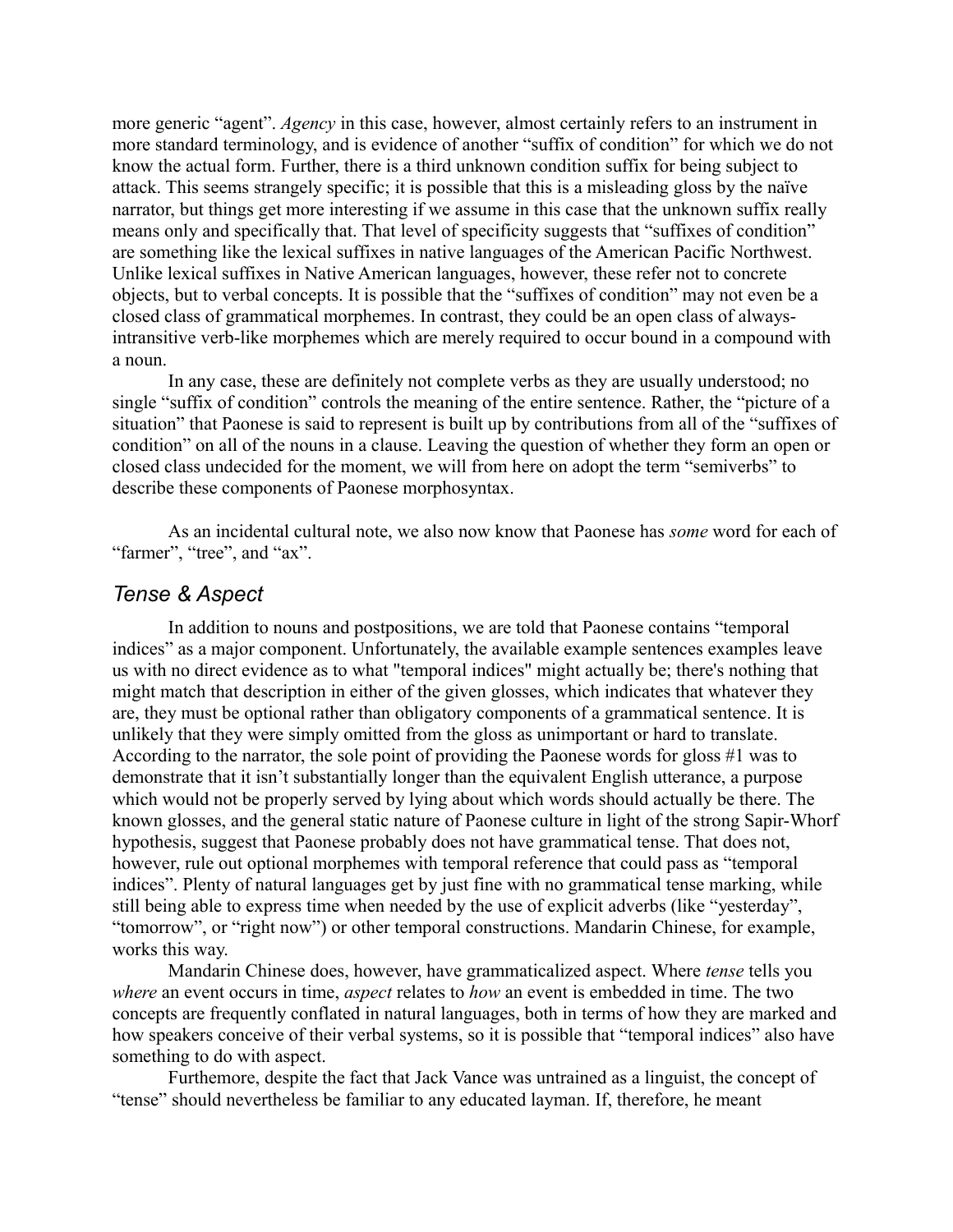"temporal indices" to refer to tense markers, we thus have to wonder why he did not just *say* "tense"; this line of reasoning also points towards an aspectual interpretation. One fairly straightforward explanation may be that he simply recognized that "tense" is not the name of a part of speech as the word is typically used in English grammar; and rather than confusing the reader by re-purposing it as such, he invented a novel term. But even in that case, we have to realize that "tense" and "aspect", while formally separate grammatical categories, are extensively conflated in many languages, and extensively confused by linguistically-naïve English speakers.

As a slight digression, we might briefly consider what Paonese could be like if "temporal indices" do strictly encode tense. If Paonese still had aspectual distinctions, but not in the "temporal indices", an alternative possibility would be that Paonese have *lexical aspect*, like many Slavic languages. In a language with lexicalized aspect, verbs come in sets of multiple words, often morphologically derived from each other but not necessarily, which all have the same basic meaning but encode different aspects. This would be consistent with the lack of explicit aspectual morphemes in the two attested Paonese glosses, but seems difficult to arrange when the description of an event is spread out over multiple semiverbs- which one would control the aspectual marking? Due to the lack of coherent verbs to carry aspectual marking in Paonese, it seems that any aspectual marking would *have* to be carried on some other distinct kind of word, which provides further evidence for an aspectual interpretation of "temporal indices".

Finally, while at first glance the term "index" seems to me to fit more closely with the idea of words the specify specific places in time (i.e., tenses), it is also makes sense that these "indexes" may be meant to indicate only relative ordering of events within a single discourse, and not necessarily absolute position with respect to the time of utterance; and that interpretation actually fits better into the Whorfian mold, in which the Paonese language reflects the Paonese culture, unconcerned with its placement in time. This kind of "relative tense" can be encoded in a language's aspectual system, orthogonal to tense, as indeed it is in English, via the perfect aspect constructions with the auxiliary verb "have" (e.g., "to have gone"- a tenseless perfect-aspect infinitive, as compared to "go" or "went"- the finite present and past tense forms). Due to this fact and our knowledge of the ease with which an anglophone narrator could conflate the concept of aspect with tense, we will therefore settle on the idea that "temporal indices" are optional adverbial words which primarily encode aspectual information (though some indication of nongrammaticalized tense cannot be completely ruled out).

## *Replacing Adjectives*

The fact that Paonese is claimed to have no adjectives is comparatively unremarkable and unproblematic. Plenty of natural languages get by with no distinct class of adjectives, making use of nouns or verbs to fill that role. Paonese has no easily-identifiable verbs, so nouns it will be. We already have direct evidence that multiple noun roots can be compounded together in the presence of the genitive marker *nli*. Keeping with the intended polysynthetic nature of the language, it is a small step from there to assume that there may be other combining markers to indicate various descriptive relations between different roots in a larger compound. We can further allow for arbitrary sequences of unmarked noun roots in which each component is interpreted as an alternate descriptor of the same referent, taking the intersection of all of their individual meanings.

The combining markers like *nli* have many of the qualities of adpositions, as semiverbs initially seemed to. If we were to insert word boundaries after the combining markers around noun roots (an arbitrary decision as Paonese has no morphophonological evidence to definitely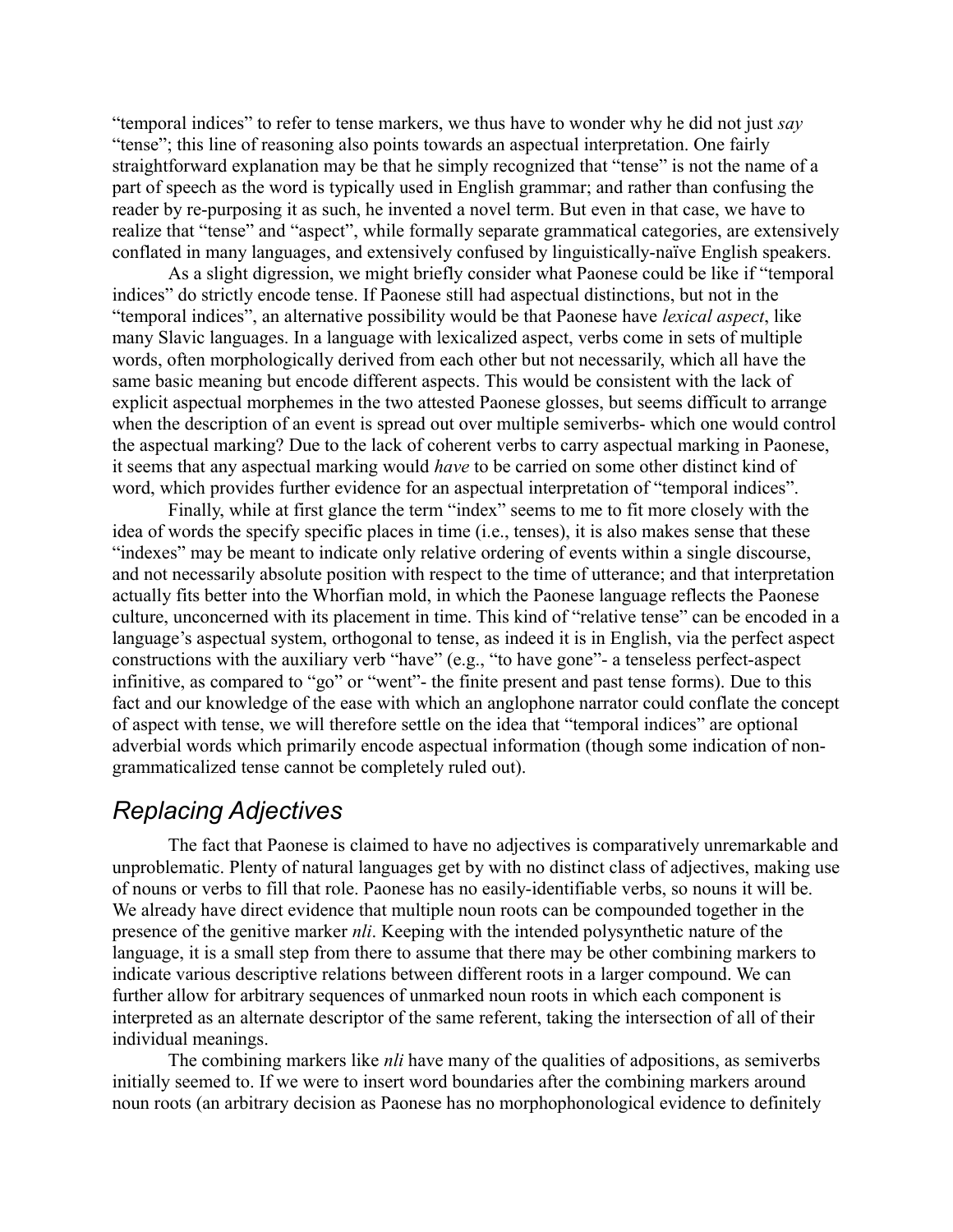distinguish two words in hiatus from two bound components of a single compound), they would appear exactly like postpositions, with the exception that postpositional phrases seem to follow rather than precede their heads; this is typologically *unusual*, especially when the evidence of postpositions and semiverbs together indicates the Paonese is generally head-final, but it's hardly impossible.

Combining markers are quite distinct from semiverbs in that they specify the relation of nouns to other nouns, not the relation of a noun to a predicate (or "situation" in Paonese terms). However, since English does not distinguish adpositions that modify nouns from adpositions that modify verbs or clauses, and some languages have precisely the opposite restriction (i.e., that adpositional phrases only or at least primarily modify clauses, not nouns)<sup>[22](#page-19-0)</sup>, it is not at all surprising that a naïve narrator could confuse the two, leading to the claim that "post-positions" are a primary component of the language while ignoring the distinction between these combining morphemes and the equally essential semiverbs.

This style of compounding allows for the translation of fairly complex noun phrases, including arbitrarily long sequences of adpositional modifiers and arbitrarily long strings of adjectives at every level. There is some room for structural ambiguity in terms of whether a second adpositional modifier attached to a first adpositional modifier, or to the head of the whole phrase, but that's no different that what we already have to deal with in English<sup>[23](#page-19-1)</sup>, and there's really no reason to ask for any more in order to get a fully functional, fully expressive human language. While this was my final decision regarding Paonese, however, I must note that more precise systems, with no such structural ambiguity, are possible at very little extra cost in complexity. In particular, I have been inspired by a four-category compounding system described by Herman Miller in a message to the CONLANG-L mailing list<sup>[24](#page-19-2)</sup>, implementable in either morphology (for building polysynthetic compound words) or syntax (for building complex noun phrases), which allows for arbitrarily complex trees of heads and modifiers. To a native English speaker like me, it gets a little confuddling fairly quickly, but one can imagine that perhaps a native speaker of Inuktitut or Turkish would might not find these arbitrarily complex compounds quite so daunting. Expanding the combinatorial system of Paonese to accommodate such things would be a perfectly valid alternate choice for a different reconstruction.

## *Adverbs*

Having addressed the issue of adjectives, the logical next step is dealing with adverbs. Official descriptions of the language do not mention adverbs, but do not rule them out either. If we are correct about the nature of "temporal indices", those roots would be effectively adverbial in nature. Although we have no direct evidence of other adverb roots, it is easy to argue that Paonese sentences so far are built from nothing *but* adverbs; each noun+semiverb complex is effectively an adverb which adds a little bit more to the description of a situation.

Given that starting point, we should expect the evolution over time of unanalyzable adverb roots from what were originally idiomatic noun+semiverb complexes, filling out the class

<span id="page-19-0"></span><sup>22</sup> Standard practice in Classical Latin pedagogy, for example, is to claim that adnominal usages of prepositions are strictly disallowed (Wharton 2009, 184). While the true situation is somewhat more complex, adnominal prepositions are less common in Classical Latin than are adverbials.

<span id="page-19-1"></span><sup>23</sup> E.g., in "the vine in the pot on the mantle", is the pot on the mantle, or is the vine merely draped over the mantle, with no clear indication of the specific location of the pot? If that seems like a distinction without a difference to you, something that would hardly ever actually matter- well, you're probably right. Which is why we won't worry about it in Paonese, either.

<span id="page-19-2"></span><sup>24</sup> https://listserv.brown.edu/archives/cgi-bin/wa?A2=CONLANG;9a6d18ef.1306D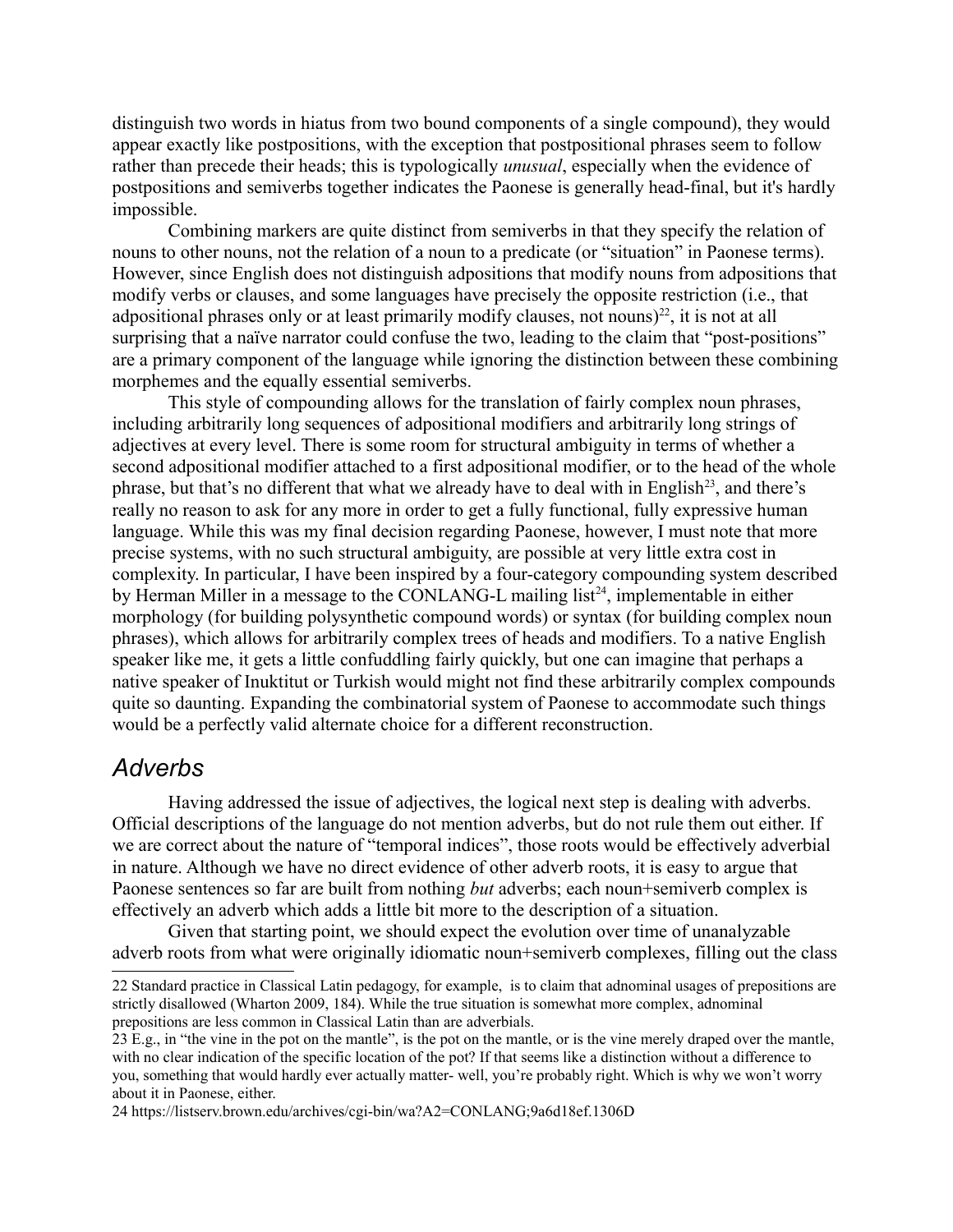of distinct adverbs. "Temporal indices" may have been singled out for special mention, in preference to a larger class of adverbs, due to a combination of factors, including the relative difficulty of distinguishing many other adverbs from simple noun+semiverb complexes and/or a relatively high frequency of usage compared to other semantic classes of adverbs.

Given that adjectival concepts are represented in Paonese by noun compounding, certain adverbial concepts that would normally show up as adjective modifiers in English<sup>[25](#page-20-0)</sup> could potentially also be handled by additional derivational morphology on noun roots.

## *The Unknown & The Unknowable*

We are now at the very edge of what we can reasonably tie to evidence from the book. There are many topics still to be covered and decisions to be made to fill out a complete description of a language, but they will need to be made on a fairly arbitrary basis.

For example, how do we fill out the pronominal system? It was previously noted that Paonese may behave much like Japanese in not having a class of strict pronouns distinct from normal nouns; but even so, we have to ask: what kinds of words do they use for those functions? Just running with the gloss "this person" for *es*, I see opportunities for three different three-way distinctions: three persons, three animacies (human, non-human, inanimate), and three degrees of proximity (this, that, yonder). We can assume that non-human and inanimate first person don't make much sense; nor does inanimate second person. That takes three cells out of the chart, but still leaves 24 possible personal and demonstrative pronominal forms, and room for plenty of other irregular additions in the Japanese style. Is that the *best* way to reconstruct Paonese pronouns? I don't know, but it is not contradicted by the evidence.

We also have no evidence for how complex sentences are structured. Does Paonese have nominalized clauses? Relative clauses? Complementizers? Coordinating or subordinating conjunctions of any kind? All of this will need to be invented from scratch.

There does not seem to be any strong reason to assume that Paonese does not have coordinating or subordinating conjunctions. They may not be in the list of "nouns, post-positions, and temporal indices", but if you had to describe the major components of English, would you include conjunctions, or prefer a list like "nouns, verbs, and adjectives"? So we might as well posit a fairly normal array of useful conjunctions. Given the lack of verb phrases or other clear clausal structure, however, it feels right to say that Paonese should have separate classes of conjunctions that join noun+semiverb complexes and conjunctions that join separate clauses, thus helping you identify where one "situation" ends and another begins. Armenian is an example of a natural language with just such a distinction.

The decentralized nature of the Paonese clause and the way nominal arguments are incorporated into verb complexes also make me feel like the clause structure should be relatively flat- i.e., there should not be embedded relative clauses or nominalized complement clauses. How, then, would those concepts be handled by Paonese, if we needed to translate them? Well, instead of "I saw the man who had a telescope" (for example), you would just have to say "I saw the man and he had a telescope." That doesn't sound like a very felicitous paraphrase in English, because the pragmatic implications are all wrong- but there's no reason that should have to be the case in Paonese. For complement clauses, we can simply state the complement and then refer to it as "that" later on; e.g., "I know you like ice cream" could be "You like ice cream, I know that." This is a case where an explicit complementizer could be useful to mark the boundary between

<span id="page-20-0"></span><sup>25</sup> E.g., "very", although that particular example may be marginal due to the need to avoid overt comparison.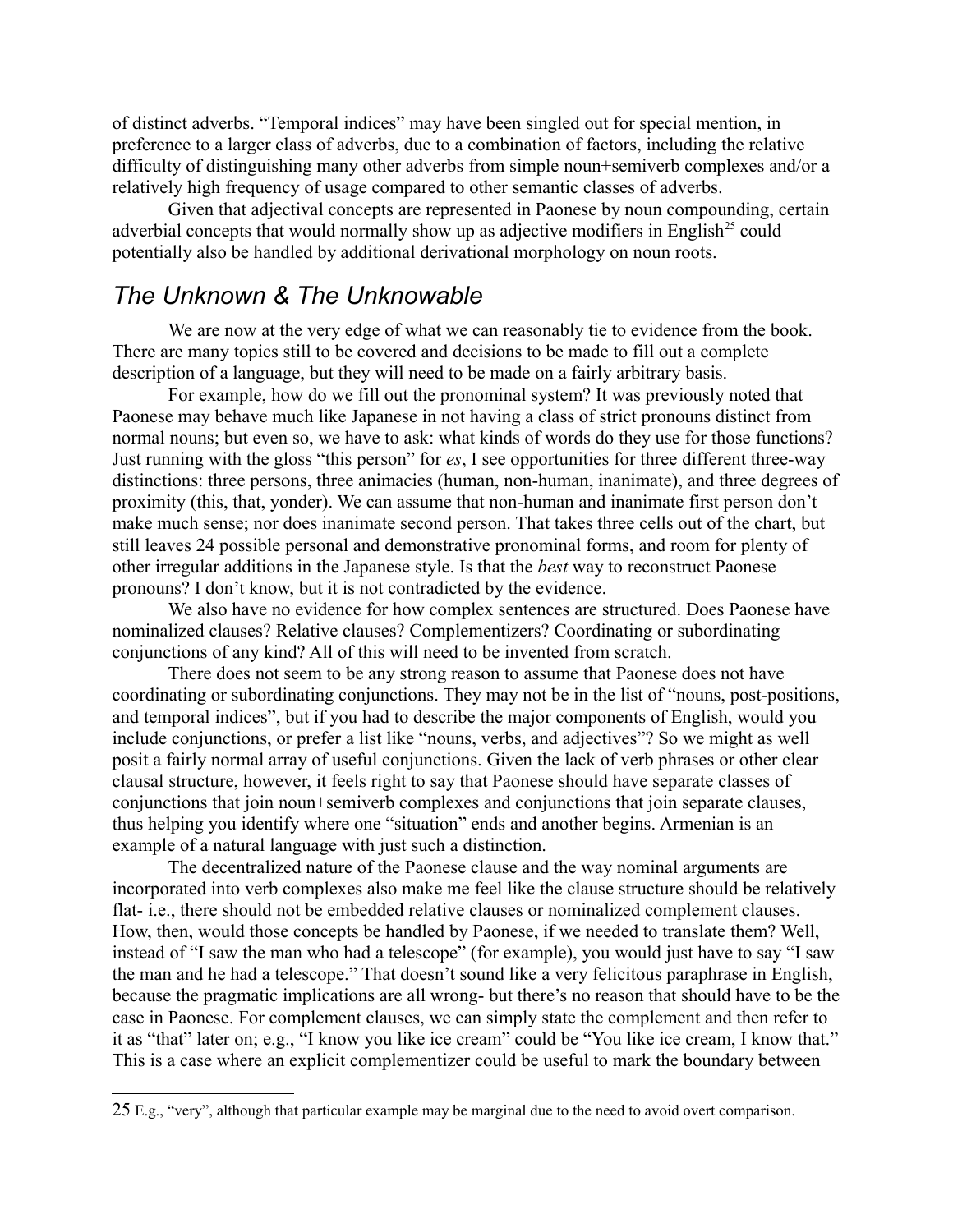clauses, but intonation or a regular conjunction would serve just as well.

All in all, I don't think Paonese needs complementizers. If it had them, they would probably came at the end of a clause, given the general head-final nature that we have already observed. Perhaps some of the inter-clausal conjunctions derive from intra-clausal conjunctions, postpositions, or semiverbs that fused with the complementizer of the previous clause in an earlier form of the language; that is something that might be taken into account when generating additional vocabulary. But, in the synchronic analysis, clause structure can easily be completely flat, and this seems to better fit the intended *feel* of the language- not only does it suppress explicit comparisons, even the syntax banishes any hierarchical ordering of clauses and any idea of "subordination" to a superior.

And that brings us to the last unknown: what are all the rest of the Paonese words? How do we fill out the vocabulary? If we were reconstructing a lost natlang, we would try to get samples of its relatives, and do comparative analysis to figure out what the equivalent words in this language should be. But even if we had knowledge of related languages, the number of words that are *not* proper names or grammatical morphemes, for which we could try to find reasonable correspondences, is vanishingly small- just the three of "rhomel", "bogal", and "mous", and perhaps "Ayudor". Even including the rest of the corpus, there's barely enough there to plausibly isolate a couple of re-used morphemes. And we do not, in fact, have any real knowledge of any related languages. The use of French, Italian, and Portuguese names suggests that perhaps we should consider the use of Romance roots. But, what we do know is that Paonese is not a direct descendent of any current Romance language; its evolution was, at the very least, filtered through the intermediate language Waydalic, in ways that are completely unknowable; and what little we do know suggests that any original Romance influence would be completely unrecognizable in the language now. More likely, these Romance elements were introduced as a superstratum influence on an already-existing Paonese, not as ancestral holdovers. But that, at least, is something- we can plan to borrow large swaths of Romance vocabulary into Paonese grammar for science, technology, and "high class" registers, which greatly reduces the work that must be put into strictly a-priori vocabulary generation. Even so, if anyone else does an independent reconstruction of a different potential Paonese, this is where it is likely to diverge the most- even if you come up with the exact same phonetic inventory, and the exact same set of phonotactic rules, for all of the thousands of common words that you would need to add to make Paonese a complete usable language, you'll just have to make them up yourself.

## **Acknowledgments**

First of all, a reconstruction of Paonese, and an article about it, could not possibly exist without the work of author Jack Vance to provide the raw materials. Mr. Vance died in May of 2013, while I first started working on my reconstruction in July of that same year- only a few months too late to be able to ask questions of the only authoritative source! While my timing was, in honesty, coincidental, some portion of this work is therefore dedicated to his memory.

I am also indebted to the reviewers who helped me figure out how to turn my jumble of nonlinear thoughts into a reasonably well-organized document, and provided several additional insights along the way which made it back into my reconstruction.

And finally, thanks to the CONLANG-L mailing list and all of its members in general who have served as a great support to my love of conlangs and education in linguistics over the years, as well as serving as a great sounding board for ideas during this and other projects.